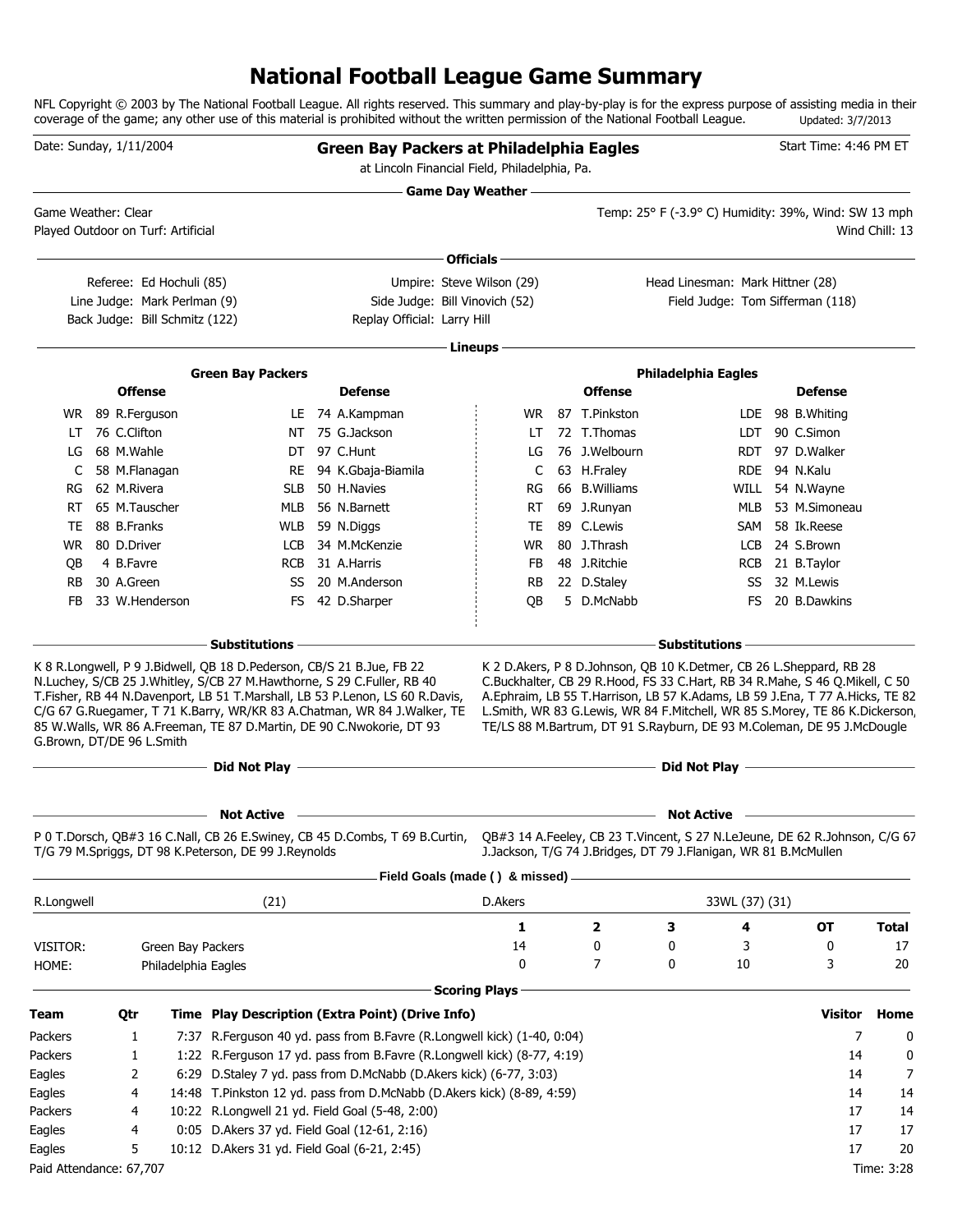# **Final Individual Statistics**

|                        |                            | <b>Green Bay Packers</b> |            |                |             |             |                    |                      |             |                        |            | <b>Philadelphia Eagles</b> |              |             |                |                |                  |
|------------------------|----------------------------|--------------------------|------------|----------------|-------------|-------------|--------------------|----------------------|-------------|------------------------|------------|----------------------------|--------------|-------------|----------------|----------------|------------------|
| <b>RUSHING</b>         |                            |                          | <b>ATT</b> | <b>YDS</b>     | <b>AVG</b>  | LG          | <b>TD</b>          | <b>RUSHING</b>       |             |                        |            |                            | <b>ATT</b>   | <b>YDS</b>  | <b>AVG</b>     | LG             | <b>TD</b>        |
| A.Green                |                            |                          | 25         | 156            | 6.2         | 33          | 0                  | D.McNabb             |             |                        |            |                            | 11           | 107         | 9.7            | 41             | 0                |
| N.Davenport            |                            |                          | 9          | 42             | 4.7         | 12          | 0                  | D.Staley             |             |                        |            |                            | 5            | 45          | 9.0            | 22             | 0                |
| T.Fisher               |                            |                          | 2          | 9              | 4.5         | 7           | 0                  | C.Buckhalter         |             |                        |            |                            | 9            | 12          | 1.3            | 6              | 0                |
| <b>B.Favre</b>         |                            |                          | 1          | 3              | 3.0         | 3           | 0                  |                      |             |                        |            |                            |              |             |                |                |                  |
| Total                  |                            |                          | 37         | 210            | 5.7         | 33          | 0                  | Total                |             |                        |            |                            | 25           | 164         | 6.6            | 41             | 0                |
| <b>PASSING</b>         | <b>ATT</b>                 | <b>CMP</b>               | <b>YDS</b> | SK/YD          | TD          | LG IN       | RT                 | <b>PASSING</b>       |             |                        | <b>ATT</b> | <b>CMP</b>                 | <b>YDS</b>   | SK/YD TD    |                | LG IN          | RT               |
| <b>B.Favre</b>         | 28                         | 15                       | 180        | 1/9            | 2<br>44     | 1           | 82.4               | D.McNabb             |             |                        | 39         | 21                         | 248          | 8/49        | 2              | 45<br>0        | 90.5             |
| Total                  | 28                         | 15                       | 180        | 1/9            | 2<br>44     | 1           | 82.4               | <b>Total</b>         |             |                        | 39         | 21                         | 248          | 8/49        | 2              | 45<br>0        | 90.5             |
| <b>PASS RECEIVING</b>  |                            | <b>TAR</b>               | <b>REC</b> | <b>YDS</b>     | <b>AVG</b>  | LG          | TD                 |                      |             | <b>PASS RECEIVING</b>  |            | <b>TAR</b>                 | <b>REC</b>   | <b>YDS</b>  | <b>AVG</b>     | LG             | <b>TD</b>        |
| R.Ferguson             |                            | 5                        | 4          | 65             | 16.3        | 40          | 2                  | T.Pinkston           |             |                        |            | 10                         | 7            | 95          | 13.6           | 45             | 1                |
| A.Green                |                            | 4                        | 3          | 16             | 5.3         | 8           | 0                  | C.Lewis              |             |                        |            | 5                          | 4            | 37          | 9.3            | 12             | 0                |
| D.Driver               |                            | 6                        | 2          | 25             | 12.5        | 19          | 0                  | D.Staley             |             |                        |            | 5                          | 3            | 26          | 8.7            | 15             | 1                |
| T.Fisher               |                            | 3                        | 2          | 13             | 6.5         | 11          | 0                  | F.Mitchell           |             |                        |            | 4                          | 2            | 37          | 18.5           | 28             | 0                |
| J.Walker               |                            | 3                        | 1          | 44             | 44.0        | 44          | 0                  | L.Smith              |             |                        |            | 3                          | 2            | 31          | 15.5           | 23             | 0                |
| W.Walls                |                            | 1                        | 1          | 7              | 7.0         | 7           | 0                  | J.Thrash             |             |                        |            | 6                          | 1            | 9           | 9.0            | 9              | $\mathbf 0$      |
| <b>B.Franks</b>        |                            | 2                        | 1          | 6              | 6.0         | 6           | 0                  | R.Mahe               |             |                        |            | 2                          | 1            | 8           | 8.0            | 8              | 0                |
| W.Henderson            |                            | 2                        | 1          | 4              | 4.0         | 4           | 0                  | C.Buckhalter         |             |                        |            | 1                          | 1            | 5           | 5.0            | 5              | 0                |
| N.Luchey               |                            | 1                        | 0          | 0              | 0.0         | 0           | 0                  |                      |             |                        |            |                            |              |             |                |                |                  |
| N.Davenport            |                            | 1                        | 0          | 0              | 0.0         | 0           | 0                  |                      |             |                        |            |                            |              |             |                |                |                  |
| Total                  |                            | 28                       | 15         | 180            | 12.0        | 44          | 2                  | Total                |             |                        |            | 36                         | 21           | 248         | 11.8           | 45             | 2                |
| <b>INTERCEPTIONS</b>   |                            |                          | <b>NO</b>  | <b>YDS</b>     | <b>AVG</b>  | LG          | TD                 |                      |             | <b>INTERCEPTIONS</b>   |            |                            | <b>NO</b>    | <b>YDS</b>  | <b>AVG</b>     | LG             | <b>TD</b>        |
|                        |                            |                          |            |                |             |             |                    | <b>B.Dawkins</b>     |             |                        |            |                            | 1            | 35          | 35.0           | 35             | $\boldsymbol{0}$ |
| <b>Total</b>           |                            |                          | 0          | 0              | 0           | 0           | 0                  | Total                |             |                        |            |                            | 1            | 35          | 35.0           | 35             | 0                |
| <b>PUNTING</b>         | NO                         | <b>YDS</b>               | <b>AVG</b> | <b>NET</b>     | TВ          | <b>IN20</b> | LG                 | <b>PUNTING</b>       |             |                        | <b>NO</b>  | <b>YDS</b>                 | <b>AVG</b>   | NET         | TB             | <b>IN20</b>    | LG               |
| J.Bidwell              | 7                          | 293                      | 41.9       | 34.1           | 1           | 2           | 55                 | D.Johnson            |             |                        | 7          | 302                        | 43.1         | 39.3        | 0              | 2              | 49               |
| <b>Total</b>           | 7                          | 293                      | 41.9       | 34.1           | 1           | 2           | 55                 | Total                |             |                        | 7          | 302                        | 43.1         | 39.3        | 0              | $\overline{2}$ | 49               |
| <b>PUNT RETURNS</b>    |                            | <b>NO</b>                | <b>YDS</b> | <b>AVG</b>     | FC          | LG          | TD                 | <b>PUNT RETURNS</b>  |             |                        |            | <b>NO</b>                  | <b>YDS</b>   | <b>AVG</b>  | FC             | LG             | <b>TD</b>        |
| A.Chatman              |                            | 6                        | 27         | 4.5            | 1           | 15          | 0                  | R.Mahe               |             |                        |            | 4                          | 34           | 8.5         | 2              | 12             | 0                |
| Total                  |                            | 6                        | 27         | 4.5            | 1           | 15          | 0                  | [TOUCHBACK]<br>Total |             |                        |            | 1<br>4                     | 0<br>34      | 0.0<br>8.5  | 0<br>2         | 0<br>12        | 0<br>0           |
|                        |                            |                          |            |                |             |             |                    |                      |             |                        |            |                            |              |             |                |                |                  |
| <b>KICKOFF RETURNS</b> |                            | <b>NO</b>                | <b>YDS</b> | <b>AVG</b>     | FC          | LG          | TD                 |                      |             | <b>KICKOFF RETURNS</b> |            | <b>NO</b>                  | <b>YDS</b>   | <b>AVG</b>  | <b>FC</b>      | LG             | TD               |
| N.Davenport            |                            | 4                        | 78         | 19.5           | 0           | 24          | 0                  | J.Thrash             |             |                        |            | 5                          | 125          | 25.0        | 0              | 36             | 0                |
| W.Walls<br>Total       |                            | 0<br>4                   | 5<br>83    | 0.0<br>20.8    | 0<br>0      | 5<br>24     | 0<br>0             | Total                |             |                        |            | 5                          | 125          | 25.0        | 0              | 36             | $\mathbf 0$      |
|                        | <b>Green Bay Packers</b>   |                          |            |                |             |             |                    |                      |             |                        |            |                            |              |             |                |                |                  |
| <b>FUMBLES</b>         |                            |                          |            | <b>FUM</b>     | <b>LOST</b> |             | <b>OWN-REC YDS</b> |                      | TD          | <b>FORCED</b>          |            | <b>OPP-REC</b>             | <b>YDS</b>   | TD          | <b>OUT-BDS</b> |                |                  |
| M.McKenzie             |                            |                          |            | $\mathbf 0$    | $\mathbf 0$ |             | 0                  | $\mathbf 0$          | $\mathbf 0$ | $\overline{2}$         |            | $\mathbf{0}$               | $\mathbf{0}$ | $\mathbf 0$ |                | 0              |                  |
| D.Sharper              |                            |                          |            | 0              | 0           |             | 0                  | 0                    | 0           | $\mathbf{1}$           |            | 0                          | 0            | 0           |                | 0              |                  |
| N.Barnett              |                            |                          |            | 0              | 0           |             | 0                  | 0                    | 0           | 0                      |            | 1                          | 0            | 0           |                | 0              |                  |
| Total                  |                            |                          |            | 0              | 0           |             | 0                  | 0                    | 0           | 3                      |            | $\mathbf{1}$               | 0            | 0           |                | 0              |                  |
|                        | <b>Philadelphia Eagles</b> |                          |            |                |             |             |                    |                      |             |                        |            |                            |              |             |                |                |                  |
| <b>FUMBLES</b>         |                            |                          |            |                | FUM LOST    |             | <b>OWN-REC YDS</b> |                      | TD          | <b>FORCED</b>          |            | <b>OPP-REC</b>             | <b>YDS</b>   | TD          | <b>OUT-BDS</b> |                |                  |
| D.McNabb               |                            |                          |            | $\overline{2}$ | 1           |             | 0                  | $\mathbf 0$          | $\mathbf 0$ | 0                      |            | 0                          | 0            | $\mathbf 0$ |                | 0              |                  |
| D.Staley               |                            |                          |            | 1              | 0           |             | 1                  | 0                    | 0           | 0                      |            | 0                          | 0            | 0           |                | 1              |                  |
| Total                  |                            |                          |            | 3              | 1           |             | 1                  | 0                    | 0           | 0                      |            | 0                          | 0            | 0           |                | 1              |                  |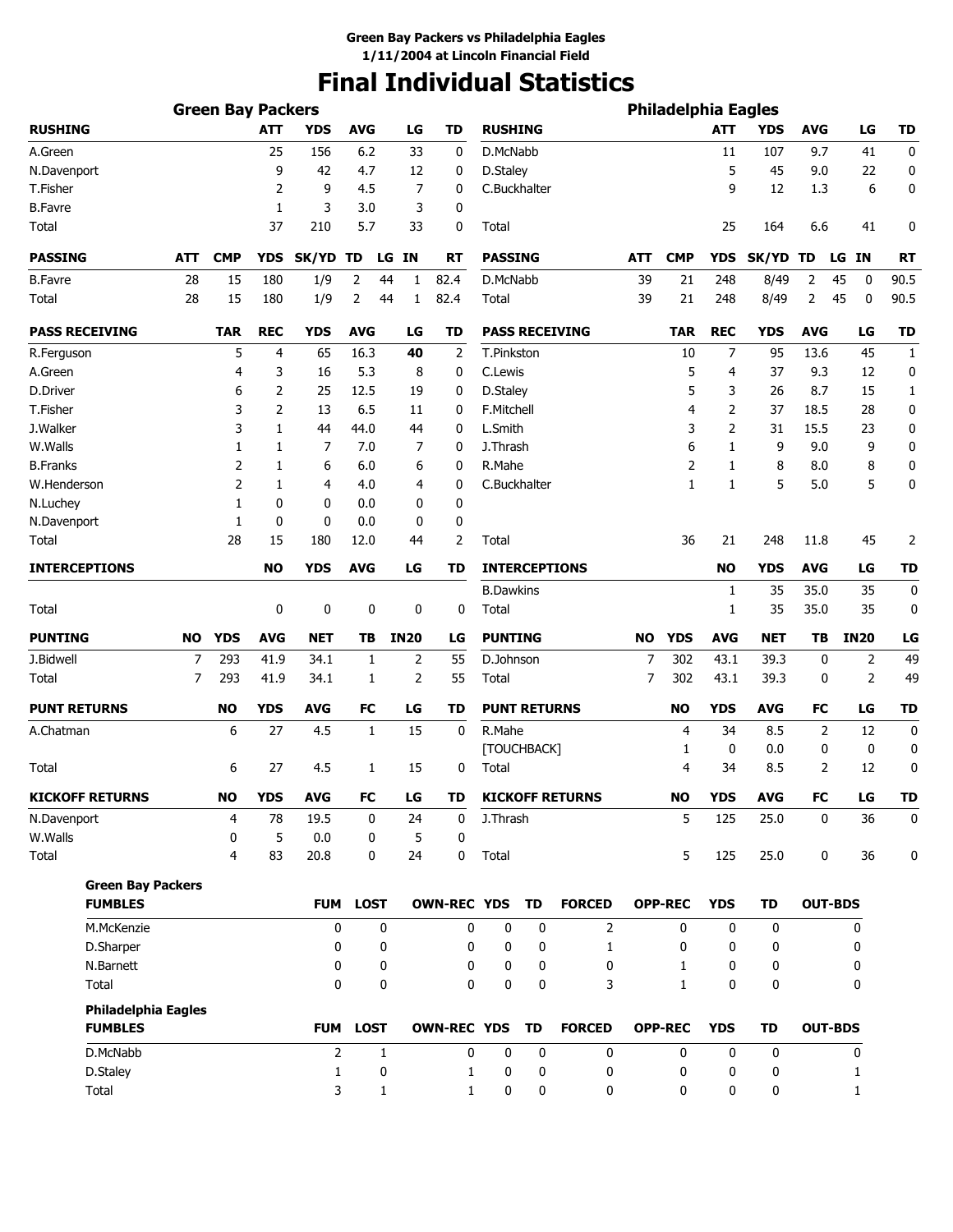### **Final Team Statistics**

| <b>Packers</b><br><b>TOTAL FIRST DOWNS</b><br>16<br>By Rushing<br>9<br>By Passing<br>7<br>By Penalty<br>0<br>THIRD DOWN EFFICIENCY<br>10-19-53%<br><b>FOURTH DOWN EFFICIENCY</b><br>$0 - 1 - 0%$<br><b>TOTAL NET YARDS</b><br>381<br>66<br>Total Offensive Plays (inc. times thrown passing)<br>5.8<br>Average gain per offensive play<br><b>NET YARDS RUSHING</b><br>210<br><b>Total Rushing Plays</b><br>37<br>5.7<br>Average gain per rushing play<br>Tackles for a loss-number and yards<br>$1 - 1$<br><b>NET YARDS PASSING</b><br>171<br>$1 - 9$<br>Times thrown - yards lost attempting to pass<br>180<br>Gross yards passing<br><b>PASS ATTEMPTS-COMPLETIONS-HAD INTERCEPTED</b><br>$28 - 15 - 1$<br>Avg gain per pass play (inc.# thrown passing)<br>5.9<br><b>KICKOFFS Number-In End Zone-Touchbacks</b><br>$5 - 0 - 0$<br>$7 - 41.9$<br><b>PUNTS Number and Average</b> | <b>Visitor</b> | Home          |
|-----------------------------------------------------------------------------------------------------------------------------------------------------------------------------------------------------------------------------------------------------------------------------------------------------------------------------------------------------------------------------------------------------------------------------------------------------------------------------------------------------------------------------------------------------------------------------------------------------------------------------------------------------------------------------------------------------------------------------------------------------------------------------------------------------------------------------------------------------------------------------------|----------------|---------------|
|                                                                                                                                                                                                                                                                                                                                                                                                                                                                                                                                                                                                                                                                                                                                                                                                                                                                                   |                | <b>Eagles</b> |
|                                                                                                                                                                                                                                                                                                                                                                                                                                                                                                                                                                                                                                                                                                                                                                                                                                                                                   |                | 19            |
|                                                                                                                                                                                                                                                                                                                                                                                                                                                                                                                                                                                                                                                                                                                                                                                                                                                                                   |                | 6             |
|                                                                                                                                                                                                                                                                                                                                                                                                                                                                                                                                                                                                                                                                                                                                                                                                                                                                                   |                | 13            |
|                                                                                                                                                                                                                                                                                                                                                                                                                                                                                                                                                                                                                                                                                                                                                                                                                                                                                   |                | 0             |
|                                                                                                                                                                                                                                                                                                                                                                                                                                                                                                                                                                                                                                                                                                                                                                                                                                                                                   |                | 4-17-24%      |
|                                                                                                                                                                                                                                                                                                                                                                                                                                                                                                                                                                                                                                                                                                                                                                                                                                                                                   |                | 2-2-100%      |
|                                                                                                                                                                                                                                                                                                                                                                                                                                                                                                                                                                                                                                                                                                                                                                                                                                                                                   |                | 363           |
|                                                                                                                                                                                                                                                                                                                                                                                                                                                                                                                                                                                                                                                                                                                                                                                                                                                                                   |                | 72            |
|                                                                                                                                                                                                                                                                                                                                                                                                                                                                                                                                                                                                                                                                                                                                                                                                                                                                                   |                | 5.0           |
|                                                                                                                                                                                                                                                                                                                                                                                                                                                                                                                                                                                                                                                                                                                                                                                                                                                                                   |                | 164           |
|                                                                                                                                                                                                                                                                                                                                                                                                                                                                                                                                                                                                                                                                                                                                                                                                                                                                                   |                | 25            |
|                                                                                                                                                                                                                                                                                                                                                                                                                                                                                                                                                                                                                                                                                                                                                                                                                                                                                   |                | 6.6           |
|                                                                                                                                                                                                                                                                                                                                                                                                                                                                                                                                                                                                                                                                                                                                                                                                                                                                                   |                | $2 - 4$       |
|                                                                                                                                                                                                                                                                                                                                                                                                                                                                                                                                                                                                                                                                                                                                                                                                                                                                                   |                | 199           |
|                                                                                                                                                                                                                                                                                                                                                                                                                                                                                                                                                                                                                                                                                                                                                                                                                                                                                   |                | $8 - 49$      |
|                                                                                                                                                                                                                                                                                                                                                                                                                                                                                                                                                                                                                                                                                                                                                                                                                                                                                   |                | 248           |
|                                                                                                                                                                                                                                                                                                                                                                                                                                                                                                                                                                                                                                                                                                                                                                                                                                                                                   |                | $39 - 21 - 0$ |
|                                                                                                                                                                                                                                                                                                                                                                                                                                                                                                                                                                                                                                                                                                                                                                                                                                                                                   |                | 4.2           |
|                                                                                                                                                                                                                                                                                                                                                                                                                                                                                                                                                                                                                                                                                                                                                                                                                                                                                   |                | $4 - 0 - 0$   |
|                                                                                                                                                                                                                                                                                                                                                                                                                                                                                                                                                                                                                                                                                                                                                                                                                                                                                   |                | $7 - 43.1$    |
| <b>Had Blocked</b><br>0                                                                                                                                                                                                                                                                                                                                                                                                                                                                                                                                                                                                                                                                                                                                                                                                                                                           |                | 0             |
| <b>FGs - PATs Had Blocked</b><br>$0 - 0$                                                                                                                                                                                                                                                                                                                                                                                                                                                                                                                                                                                                                                                                                                                                                                                                                                          |                | $0 - 0$       |
| 34.1<br><b>Net Punting Average</b>                                                                                                                                                                                                                                                                                                                                                                                                                                                                                                                                                                                                                                                                                                                                                                                                                                                |                | 39.3          |
| <b>TOTAL RETURN YARDAGE (Not Including Kickoffs)</b><br>27                                                                                                                                                                                                                                                                                                                                                                                                                                                                                                                                                                                                                                                                                                                                                                                                                        |                | 69            |
| No. and Yards Punt Returns<br>$6 - 27$                                                                                                                                                                                                                                                                                                                                                                                                                                                                                                                                                                                                                                                                                                                                                                                                                                            |                | $4 - 34$      |
| No. and Yards Kickoff Returns<br>$4 - 83$                                                                                                                                                                                                                                                                                                                                                                                                                                                                                                                                                                                                                                                                                                                                                                                                                                         |                | $5 - 125$     |
| No. and Yards Interception Returns<br>$0 - 0$                                                                                                                                                                                                                                                                                                                                                                                                                                                                                                                                                                                                                                                                                                                                                                                                                                     |                | $1 - 35$      |
| <b>PENALTIES Number and Yards</b><br>$6 - 45$                                                                                                                                                                                                                                                                                                                                                                                                                                                                                                                                                                                                                                                                                                                                                                                                                                     |                | $3 - 25$      |
| <b>FUMBLES Number and Lost</b><br>$0 - 0$                                                                                                                                                                                                                                                                                                                                                                                                                                                                                                                                                                                                                                                                                                                                                                                                                                         |                | $3 - 1$       |
| <b>TOUCHDOWNS</b><br>2                                                                                                                                                                                                                                                                                                                                                                                                                                                                                                                                                                                                                                                                                                                                                                                                                                                            |                | 2             |
| Rushing<br>0                                                                                                                                                                                                                                                                                                                                                                                                                                                                                                                                                                                                                                                                                                                                                                                                                                                                      |                | 0             |
| 2<br>Passing                                                                                                                                                                                                                                                                                                                                                                                                                                                                                                                                                                                                                                                                                                                                                                                                                                                                      |                | 2             |
| <b>EXTRA POINTS Made-Attempts</b><br>$2 - 2$                                                                                                                                                                                                                                                                                                                                                                                                                                                                                                                                                                                                                                                                                                                                                                                                                                      |                | $2 - 2$       |
| Kicking Made-Attempts<br>$2 - 2$                                                                                                                                                                                                                                                                                                                                                                                                                                                                                                                                                                                                                                                                                                                                                                                                                                                  |                | $2 - 2$       |
| <b>FIELD GOALS Made-Attempts</b><br>$1 - 1$                                                                                                                                                                                                                                                                                                                                                                                                                                                                                                                                                                                                                                                                                                                                                                                                                                       |                | $2 - 3$       |
| <b>RED ZONE EFFICIENCY</b><br>$1 - 3 - 33%$                                                                                                                                                                                                                                                                                                                                                                                                                                                                                                                                                                                                                                                                                                                                                                                                                                       |                | 2-5-40%       |
| <b>GOAL TO GO EFFICIENCY</b><br>$0 - 2 - 0%$                                                                                                                                                                                                                                                                                                                                                                                                                                                                                                                                                                                                                                                                                                                                                                                                                                      |                | 1-1-100%      |
| <b>SAFETIES</b><br>0                                                                                                                                                                                                                                                                                                                                                                                                                                                                                                                                                                                                                                                                                                                                                                                                                                                              |                | 0             |
| <b>FINAL SCORE</b><br>17                                                                                                                                                                                                                                                                                                                                                                                                                                                                                                                                                                                                                                                                                                                                                                                                                                                          |                | 20            |
| TIME OF POSSESSION<br>32:20                                                                                                                                                                                                                                                                                                                                                                                                                                                                                                                                                                                                                                                                                                                                                                                                                                                       |                | 32:28         |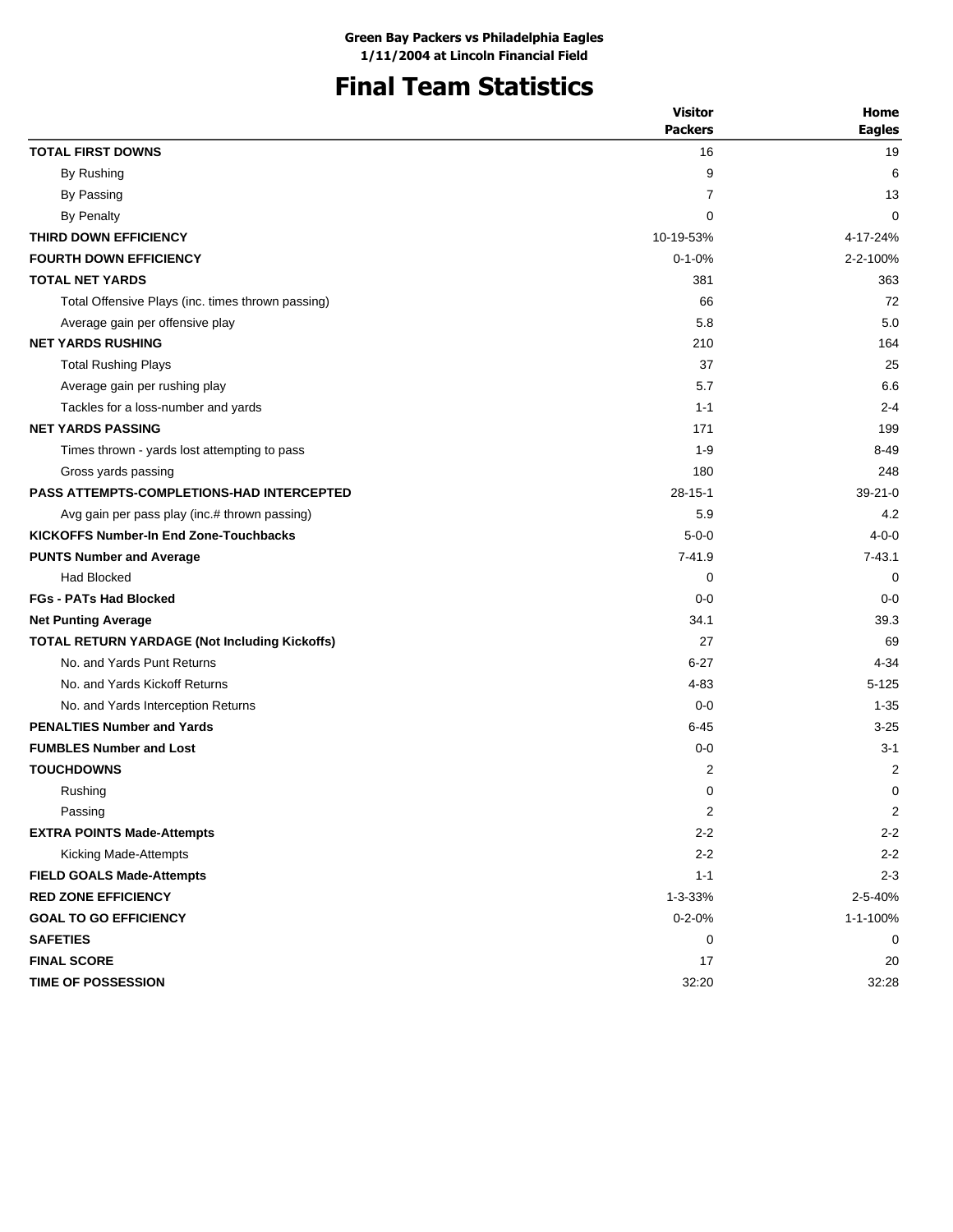# **Ball Possession And Drive Chart**

#### **Green Bay Packers**

| #  | Time<br>Recd | Time<br>Lost | <b>Time How Ball</b><br><b>Poss Obtained</b> | <b>Drive</b><br><b>Began</b> | #<br><b>Play</b> | Yds<br>Gain  | Yds<br>Pen | <b>Net</b><br>Yds | 1st<br>Down  | Last<br><b>Scrm</b> | <b>How Given</b><br>Up |
|----|--------------|--------------|----------------------------------------------|------------------------------|------------------|--------------|------------|-------------------|--------------|---------------------|------------------------|
| 1  | 14:30        | 13:09        | 1:21 Punt                                    | GB 15                        | 3                | 7            | 0          | 7                 | 0            | GB 22               | Punt                   |
| 2  | 11:18        | 8:33         | 2:45 Punt                                    | <b>GB 15</b>                 | 6                | 16           | 0          | 16                | 1            | GB 31               | Punt                   |
| 3  | 7:41         | 7:37         | 0:04 Fumble                                  | <b>PHI 40</b>                |                  | 40           | 0          | 40                | 1            | <b>PHI 40</b>       | Touchdown              |
| 4  | 5:41         | 1:22         | 4:19 Missed FG                               | <b>GB 23</b>                 | 8                | 77           | 0          | 77                | 4            | * PHI 17            | Touchdown              |
| 5  | 12:28        | 9:32         | 2:56 Punt                                    | GB 17                        | 6                | 19           | 0          | 19                | 1            | GB 36               | Punt                   |
| 6  | 6:29         | 1:56         | 4:33 Kickoff                                 | GB 32                        | 10               | 67           | 0          | 67                | 2            | $*$ PHI 1           | Downs                  |
| 7  | 15:00        | 12:10        | 2:50 Kickoff                                 | GB 33                        | 6                | 20           | 0          | 20                | 1            | <b>PHI 47</b>       | Punt                   |
| 8  | 9:02         | 4:47         | 4:15 Punt                                    | GB 28                        | 8                | 36           | 0          | 36                | 2            | <b>PHI 36</b>       | Punt                   |
| 9  | 14:48        | 13:28        | 1:20 Kickoff                                 | GB 29                        | 3                | 8            | -5         | 3                 | $\mathbf{0}$ | GB 32               | Punt                   |
| 10 | 12:22        | 10:22        | $2:00$ Punt                                  | GB 49                        | 5                | 48           | 0          | 48                |              | $*$ PHI 3           | Field Goal             |
| 11 | 7:58         | 2:21         | 5:37 Punt                                    | GB 16                        | 10               | 43           | -5         | 38                | 3            | <b>PHI 46</b>       | Punt                   |
| 12 | 0:05         | 0:00         | 0:05 Kickoff                                 |                              | $\mathbf{0}$     | $\mathbf{0}$ | 0          | 0                 | 0            |                     | End of Half            |
| 13 | 13:12        | 12:57        | $0:15$ Punt                                  | GB 32                        | 1                | 0            | 0          | 0                 | $\mathbf 0$  | GB 32               | Interception           |

(349) Average GB 29

#### **Philadelphia Eagles**

\_\_\_\_\_\_\_\_\_

| #            | Time<br>Recd | Time<br>Lost | <b>Time How Ball</b><br><b>Poss Obtained</b> | <b>Drive</b><br>Began | #<br><b>Play</b> | Yds<br>Gain | Yds<br>Pen | Net<br>Yds | 1st<br>Down  | Last<br><b>Scrm</b> | <b>How Given</b><br>Up |
|--------------|--------------|--------------|----------------------------------------------|-----------------------|------------------|-------------|------------|------------|--------------|---------------------|------------------------|
| $\mathbf{1}$ | 15:00        | 14:30        | 0:30 Kickoff                                 | <b>PHI 28</b>         | 3                | 0           | 0          | 0          | $\mathbf 0$  | <b>PHI 28</b>       | Punt                   |
|              | 13:09        | 11:18        | 1:51 Punt                                    | <b>PHI 37</b>         | 3                | 8           | 0          | 8          | 0            | <b>PHI 45</b>       | Punt                   |
| 3            | 8:33         | 7:41         | $0:52$ Punt                                  | <b>PHI 35</b>         | 3                | 5           | 0          | 5          | 0            | <b>PHI 44</b>       | Fumble                 |
| 4            | 7:37         | 5:41         | 1:56 Kickoff                                 | <b>PHI 44</b>         | 5                | 42          | 0          | 42         | $\mathbf{1}$ | * GB 14             | Missed FG              |
| 5            | 1:22         | 12:28        | 3:54 Kickoff                                 | <b>PHI 28</b>         | 6                | 20          | -5         | 15         | 1            | PHI 43              | Punt                   |
| 6            | 9:32         | 6:29         | 3:03 Punt                                    | <b>PHI 23</b>         | 6                | 77          | 0          | 77         | 3            | $*$ GB 7            | Touchdown              |
| 7            | 1:56         | 0:00         | 1:56 Downs                                   | PHI <sub>1</sub>      | 7                | 33          | 0          | 33         | 2            | <b>PHI 27</b>       | End of Half            |
| 8            | 12:10        | 9:02         | 3:08 Punt                                    | <b>PHI 19</b>         | 7                | 11          | 0          | 11         | $\mathbf{1}$ | <b>PHI 30</b>       | Punt                   |
| 9            | 4:47         | 14:48        | 4:59 Punt                                    | <b>PHI 11</b>         | 8                | 109         | $-20$      | 89         | 6            | * GB 12             | Touchdown              |
| 10           | 13:28        | 12:22        | 1:06 Punt                                    | <b>PHI 24</b>         | 3                | $-11$       | 0          | -11        | $\mathbf{0}$ | <b>PHI 13</b>       | Punt                   |
| 11           | 10:22        | 7:58         | 2:24 Kickoff                                 | <b>PHI 44</b>         | 3                | $-4$        | 0          | -4         | $\mathbf{0}$ | <b>PHI 40</b>       | Punt                   |
| 12           | 2:21         | 0:05         | $2:16$ Punt                                  | <b>PHI 20</b>         | 12               | 56          | 5          | 61         | 4            | * GB 19             | Field Goal             |
| 13           | 15:00        | 13:12        | 1:48 Kickoff                                 | <b>PHI 28</b>         | 3                | -4          | 0          | -4         | $\bf{0}$     | <b>PHI 24</b>       | Punt                   |
| 14           | 12:57        | 10:12        | 2:45 Interception                            | GB 34                 | 6                | 21          | 0          | 21         | $\mathbf{1}$ | $*$ GB 13           | Field Goal             |

(408) Average PHI 29

------------**\* inside opponent's 20**

|         | <b>Time of Possession by Quarter</b>   | 1st                | 2nd  | 3rd  | 4th                | ОT   | Total |
|---------|----------------------------------------|--------------------|------|------|--------------------|------|-------|
| Visitor | Green Bay Packers                      | 8:29               | 7:29 | 7:05 | 9:02               | 0:15 | 32:20 |
| Home    | Philadelphia Eagles                    | 6:31               | 7:31 | 7:55 | 5:58               | 4:33 | 32:28 |
|         | <b>Kickoff Drive No.-Start Average</b> | Packers: 3 - GB 31 |      |      | Eagles: 5 - PHI 34 |      |       |

\_\_\_\_\_\_\_\_\_\_\_\_\_\_\_\_\_\_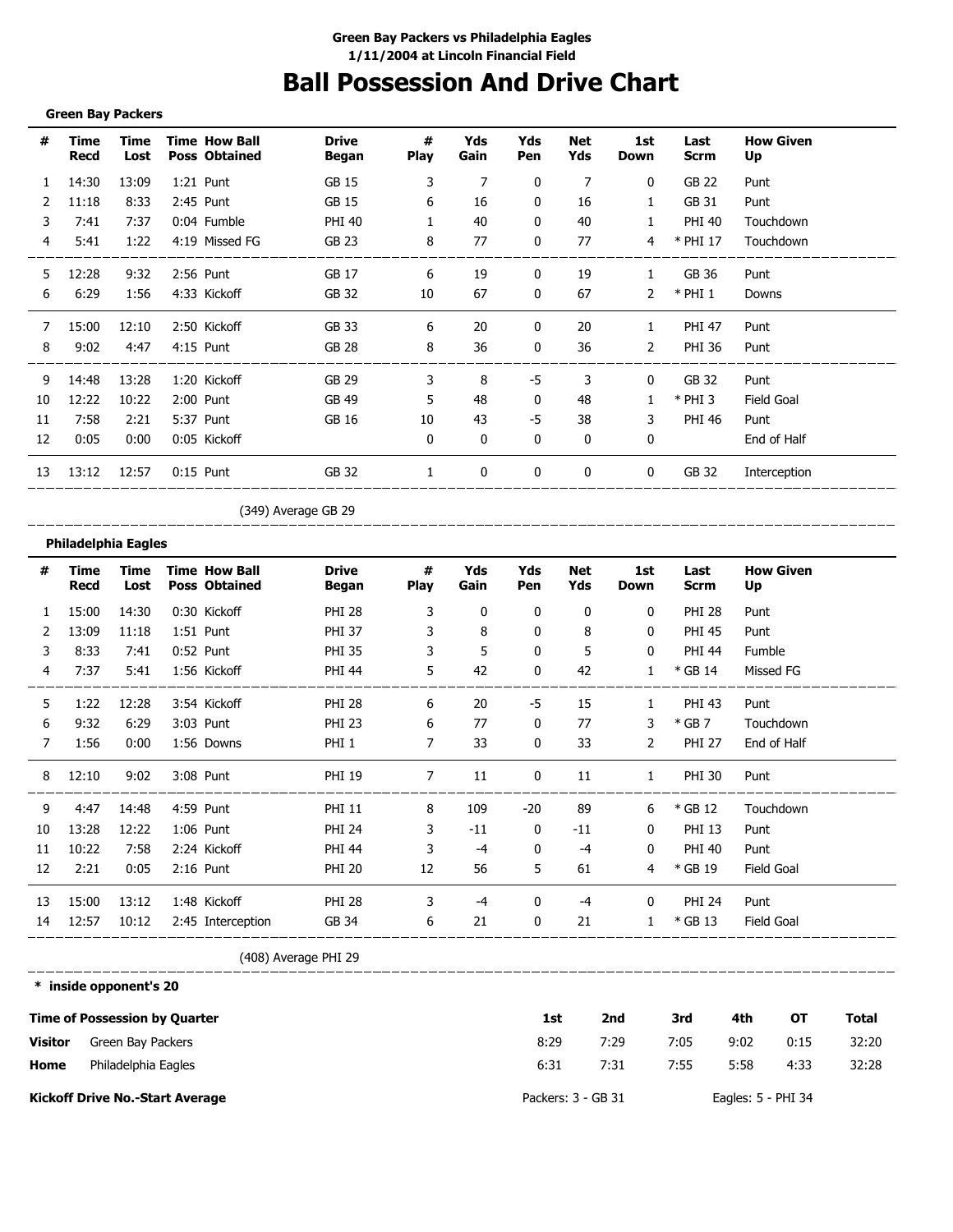### **Final Defensive Statistics**

| <b>Green Bay Packers</b> |            |              |              |              | <b>Regular Defensive Plays</b> |            |              |    |              |              |              |            | <b>Special Teams</b> |           |              |              |              | Misc         |             |           |
|--------------------------|------------|--------------|--------------|--------------|--------------------------------|------------|--------------|----|--------------|--------------|--------------|------------|----------------------|-----------|--------------|--------------|--------------|--------------|-------------|-----------|
|                          | <b>TKL</b> | <b>AST</b>   | <b>COMB</b>  | <b>SK</b>    | / YDS                          | <b>TFL</b> | $\mathbf{o}$ | ΙN | <b>PD</b>    | <b>FF</b>    | <b>FR</b>    | <b>TKL</b> | <b>AST</b>           | <b>FF</b> | <b>FR</b>    | <b>BL</b>    | <b>TKL</b>   | <b>AST</b>   | FF          | <b>FR</b> |
| D.Sharper                |            |              | 8            |              | 11                             |            |              | 0  | 2            |              | 0            | 0          | 0                    | 0         | 0            | 0            | 0            | 0            | 0           | 0         |
| M.Anderson               | 6          |              |              |              | 2                              |            |              | 0  |              | 0            | 0            | 0          | 0                    | 0         | 0            | 0            | 0            | 0            | 0           | 0         |
| N.Barnett                |            | 0            | 5            | 0            | 0                              | 0          | 0            | 0  | 2            | 0            |              | 0          | 0                    | 0         | 0            | 0            | 0            | 0            | 0           | 0         |
| A.Kampman                | 4          |              | 5            | 2            | 5                              |            | 2            | 0  | 0            | 0            | 0            | 0          | 0                    | 0         | 0            | 0            | 0            | 0            | 0           | 0         |
| N.Diggs                  | 4          |              | 5            |              | 10                             |            |              | 0  | 0            | $\Omega$     | 0            | 0          | 0                    | 0         | 0            | $\mathbf{0}$ | $\mathbf{0}$ | 0            | 0           | 0         |
| K.Gbaja-Biamila          |            | 2            | 5            | 0            | 0                              | 0          | 0            | 0  | 0            | $\Omega$     | 0            | 0          | 0                    | 0         | $\mathbf{0}$ | 0            | 0            | 0            | 0           | 0         |
| M.McKenzie               | 4          | 0            | 4            |              | 4                              | 0          | 0            | 0  | 6            |              | 0            | 0          | 0                    | 0         | 0            | 0            | 0            | 0            | 0           | 0         |
| A.Harris                 |            |              | 4            | 0            | 0                              | 0          | 0            | 0  | 1            | 0            | 0            | 0          | 0                    | 0         | 0            | 0            | 0            | 0            | 0           | 0         |
| G.Jackson                | 3          |              | 4            | $\mathbf{0}$ | $\mathbf{0}$                   |            | 0            | 0  | $\mathbf{0}$ | $\mathbf{0}$ | $\mathbf{0}$ | 0          | 0                    | 0         | $\mathbf{0}$ | $\mathbf{0}$ | $\mathbf{0}$ | $\mathbf{0}$ | $\mathbf 0$ | 0         |
| <b>B.Jue</b>             |            | 0            | 3            |              | 16                             |            |              | 0  |              | 0            | 0            | 2          | 0                    | 0         | 0            | 0            | 0            | 0            | 0           | 0         |
| H.Navies                 |            |              | 3            | 0            | 0                              | 0          | 0            | 0  | 0            | 0            | 0            | 0          | 0                    | 0         | 0            | 0            | 0            | 0            | 0           | 0         |
| C.Nwokorie               |            |              | 2            |              | $\mathbf{1}$                   |            |              | 0  | 0            | 0            | 0            | 0          | 0                    | 0         | 0            | 0            | 0            | 0            | 0           | 0         |
| C.Hunt                   |            | $\mathbf{0}$ | 1            | 0            | 0                              | 0          | 0            | 0  |              | $\mathbf{0}$ | 0            | 0          | 0                    | 0         | $\mathbf{0}$ | 0            | $\mathbf{0}$ | 0            | $\mathbf 0$ | 0         |
| M.Hawthorne              |            | 0            |              | 0            | 0                              | 0          | 0            | 0  | 0            | $\mathbf{0}$ | 0            |            | 0                    | 0         | $\mathbf{0}$ | 0            | 0            | 0            | 0           | 0         |
| C.Fuller                 |            | 0            |              | 0            | 0                              | 0          |              | 0  | 0            | 0            | 0            | 0          | 0                    | 0         | 0            | 0            | 0            | 0            | 0           | 0         |
| T.Fisher                 | 0          | 0            | 0            | 0            | 0                              | 0          | 0            | 0  | 0            | 0            | 0            | 4          | 0                    | 0         | 0            | 0            | 0            | 0            | 0           | 0         |
| J.Whitley                | 0          | $\mathbf{0}$ | $\mathbf{0}$ | 0            | 0                              | 0          | 0            | 0  | 0            | 0            | 0            | 2          | 0                    | 0         | 0            | 0            | 0            | 0            | $\mathbf 0$ | 0         |
| A.Green                  |            | 0            | 0            | 0            | 0                              | 0          | 0            | 0  | 0            | 0            | 0            | 0          | 0                    | 0         | 0            | 0            |              | 0            | 0           | 0         |
| Total                    | 48         | 10           | 58           | 8            | 49                             |            |              | Ω  | 14           | 3            | 1            | 9          | Ω                    | Ω         | 0            | 0            | ц            | Ω            |             |           |

### **TKL = Tackle AST = Assist COMB = Combined QH=QB Hit IN = Interception PD = Pass Defense FF = Forced Fumble FR = Fumble Recovery**

| Philadelphia Eagles |                |              |              |              | <b>Regular Defensive Plays</b> |        |             |    |             |           |           |              | <b>Special Teams</b> |    |           |              |            | <b>Misc</b> |              |              |
|---------------------|----------------|--------------|--------------|--------------|--------------------------------|--------|-------------|----|-------------|-----------|-----------|--------------|----------------------|----|-----------|--------------|------------|-------------|--------------|--------------|
|                     | <b>TKL</b>     | <b>AST</b>   | <b>COMB</b>  | <b>SK</b>    | / YDS                          | TFL OH |             | IN | <b>PD</b>   | <b>FF</b> | <b>FR</b> | <b>TKL</b>   | <b>AST</b>           | FF | <b>FR</b> | <b>BL</b>    | <b>TKL</b> | <b>AST</b>  | <b>FF</b>    | <b>FR</b>    |
| N.Wayne             |                | 2            | 9            | 0            | 0                              | 0      | 0           | 0  | 0           | 0         | 0         | 0            | 0                    | 0  | 0         | 0            | 0          | 0           | 0            | $\mathbf 0$  |
| <b>B.Dawkins</b>    |                | 0            | 8            | 0            | 0                              | 0      | 0           |    | 1           | 0         | 0         | 0            | 0                    | 0  | 0         | 0            | ŋ          | 0           | 0            | 0            |
| M.Simoneau          |                | 2            | 7            | 0            | 0                              | 0      | 0           | 0  | 0           | 0         | 0         | 0            | 0                    | 0  | 0         | 0            | 0          | 0           | 0            | 0            |
| S.Brown             | 5              | 0            | 5            | 0            | 0                              | 1      | 0           | 0  | 0           | 0         | 0         | 0            | 0                    | 0  | 0         | 0            | 0          | 0           | 0            | 0            |
| M.Lewis             | 3              | 2            | 5            | $\mathbf{0}$ | 0                              | 0      | $\mathbf 0$ | 0  | 1           | 0         | 0         | 0            | 0                    | 0  | 0         | 0            | 0          | 0           | 0            | 0            |
| C.Simon             |                | 1            | 4            | 0            | 0                              | 0      | 0           | 0  | 0           | 0         | 0         | 0            | 0                    | 0  | 0         | 0            | 0          | 0           | n            | 0            |
| Ik.Reese            |                | 0            | 3            | 1            | 9                              |        |             | 0  | 0           | 0         | 0         | 0            | 0                    | 0  | 0         | 0            | 0          | 0           | 0            | 0            |
| <b>B.Taylor</b>     | 3              | 0            | 3            | 0            | 0                              | 0      | 0           | 0  | 2           | 0         | 0         | 0            | 0                    | 0  | 0         | 0            | 0          | 0           | 0            | 0            |
| <b>B.Whiting</b>    | $\overline{2}$ | $\mathbf{1}$ | 3            | $\mathbf{0}$ | $\mathbf{0}$                   | 0      | 0           | 0  | 0           | 0         | 0         | $\mathbf{0}$ | 0                    | 0  | 0         | $\mathbf{0}$ | 0          | 0           | 0            | $\mathbf{0}$ |
| D.Walker            | 2              | 1            | 3            | 0            | 0                              | 0      | 0           | 0  | 0           | 0         | 0         | 0            | 0                    | 0  | 0         | 0            | 0          | 0           | 0            | 0            |
| M.Coleman           | 2              | 0            | 2            | 0            | 0                              | 0      | 0           | 0  | 0           | 0         | 0         | 0            | 0                    | 0  | 0         | 0            | 0          | 0           | 0            | 0            |
| N.Kalu              |                | 1            | 2            | 0            | 0                              | 0      | 0           | 0  | 0           | 0         | 0         | 0            | 0                    | 0  | 0         | 0            | 0          | 0           | 0            | 0            |
| K.Adams             | 1              | 0            | $\mathbf{1}$ | $\mathbf{0}$ | $\mathbf{0}$                   | 0      | $\mathbf 0$ | 0  | 0           | 0         | 0         | 3            | 0                    | 0  | 0         | $\mathbf{0}$ | 0          | 0           | 0            | 0            |
| J.McDougle          |                |              | 1            | 0            | 0                              | 0      | 0           | 0  | 1           | 0         | 0         | 0            | 0                    | 0  | 0         | 0            | 0          | 0           | n            | 0            |
| S.Rayburn           |                | 1            | 1            | 0            | 0                              | 0      | 0           | 0  | 0           | 0         | 0         | 0            | 0                    | 0  | 0         | 0            | 0          | 0           | 0            | 0            |
| R.Hood              | 0              | 0            | 0            | 0            | 0                              | 0      | 0           | 0  | 1           | 0         | 0         |              | 0                    | 0  | 0         | 0            | 0          | 0           | 0            | 0            |
| Q.Mikell            | $\Omega$       | 0            | $\mathbf{0}$ | $\mathbf{0}$ | $\mathbf{0}$                   | 0      | $\mathbf 0$ | 0  | 0           | 0         | 0         | 2            | 0                    | 0  | 0         | $\mathbf{0}$ | 0          | 0           | 0            | $\mathbf{0}$ |
| C.Hart              |                | 0            | 0            | 0            | 0                              | 0      | 0           | 0  | 0           | 0         | 0         |              | 0                    | 0  | 0         | 0            | ŋ          | 0           | O            | 0            |
| S.Morey             | 0              | 0            | 0            | 0            | 0                              | 0      | 0           | 0  | 0           | 0         | 0         |              | 0                    | 0  | 0         | 0            | 0          | 0           | 0            | 0            |
| J.Ena               | 0              | 0            | 0            | 0            | 0                              | 0      | 0           | 0  | 0           | 0         | 0         | 1            | 0                    | 0  | 0         | 0            | 0          | 0           | 0            | 0            |
| D.Johnson           | 0              | 0            | $\mathbf{0}$ | $\mathbf{0}$ | $\mathbf{0}$                   | 0      | 0           | 0  | $\mathbf 0$ | 0         | 0         | 1            | 0                    | 0  | 0         | 0            | 0          | 0           | $\mathbf{0}$ | 0            |
| H.Fraley            | 0              | 0            | 0            | 0            | 0                              | 0      | 0           | 0  | 0           | 0         | 0         | 0            | 0                    | 0  | 0         | 0            |            | 0           |              | 0            |
| D.Staley            |                | 0            | 0            | 0            | 0                              | n      | በ           | 0  | 0           | U         | 0         | 0            | 0                    | 0  | 0         | 0            | ŋ          | 0           |              |              |
| <b>Total</b>        | 45             | 12           | 57           | 1            | 9                              | 2      |             |    | 6           | 0         | 0         | 10           | 0                    | 0  | 0         | 0            | 1          | 0           | 0            | 1            |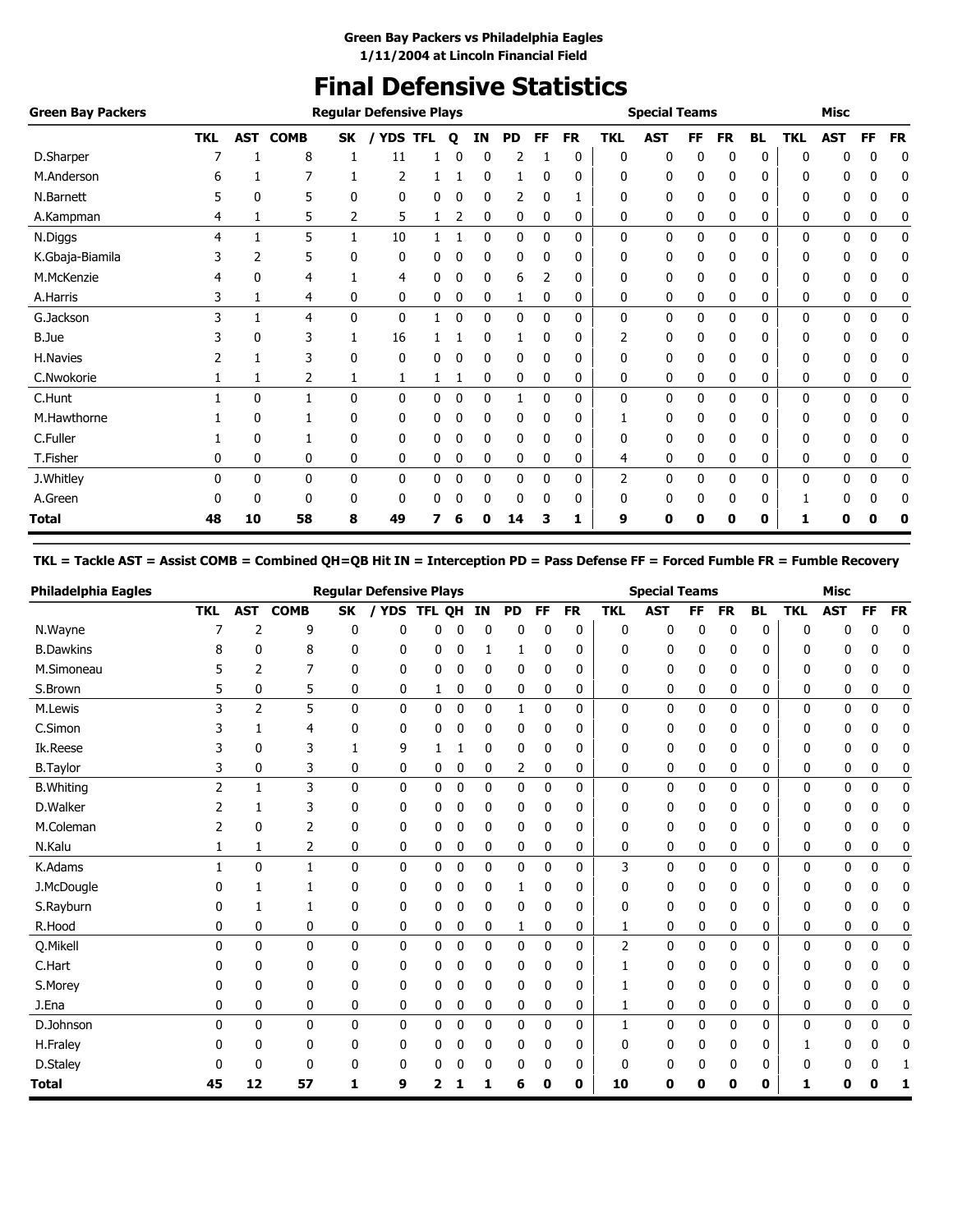### **Green Bay Packers vs Philadelphia Eagles**

**1/11/2004 at Lincoln Financial Field**

# **First Half Summary**

| <b>Team</b> | Otr | Time Play Description (Extra Point) (Drive Info) |               |                    |
|-------------|-----|--------------------------------------------------|---------------|--------------------|
|             |     |                                                  | Scoring Plays |                    |
| Eagles      |     | $0 \t7 = 7$                                      | Eagles        | 14:02              |
| Packers     |     | $14 \t0 = 14$                                    | Packers       | 15:58              |
|             |     | PERIOD SCORES                                    |               | TIME OF POSSESSION |

| Packers | 7:37 R. Ferguson 40 yd. pass from B. Favre (R. Longwell kick) (1-40, 0:04) |  |
|---------|----------------------------------------------------------------------------|--|
| Packers | 1:22 R. Ferguson 17 yd. pass from B. Favre (R. Longwell kick) (8-77, 4:19) |  |
| Eagles  | 6:29 D. Staley 7 yd. pass from D. McNabb (D. Akers kick) (6-77, 3:03)      |  |

**Visitor Home** 

|                                            | Green Bay Packers | Philadelphia Eagles |
|--------------------------------------------|-------------------|---------------------|
| <b>TOTAL FIRST DOWNS</b>                   | 9                 |                     |
| First Downs Rushing-Passing-by Penalty     | $4 - 5 - 0$       | $2 - 5 - 0$         |
| <b>THIRD DOWN EFFICIENCY</b>               | 6-10-60%          | $3 - 9 - 33%$       |
| <b>TOTAL NET YARDS</b>                     | 226               | 185                 |
| <b>Total Offensive Plays</b>               | 34                | 32                  |
| <b>NET YARDS RUSHING</b>                   | 113               | 82                  |
| <b>NET YARDS PASSING</b>                   | 113               | 103                 |
| Gross Yards Passing                        | 113               | 107                 |
| Times thrown-yards lost attempting to pass | $0 - 0$           | $2 - 4$             |
| Pass Attempts-Completions-Had Intercepted  | $16 - 9 - 0$      | $17 - 9 - 0$        |
| <b>Punts-Number and Average</b>            | $3 - 43.7$        | $3 - 44.3$          |
| <b>Penalties-Number and Yards</b>          | $1 - 10$          | $1 - 5$             |
| <b>Fumbles-Number and Lost</b>             | $0 - 0$           | $1 - 1$             |
| <b>Red Zone Efficiency</b>                 | $1 - 2 - 50%$     | $1 - 2 - 50%$       |
| <b>Average Drive Start</b>                 | GB 27             | <b>PHI 28</b>       |

|                          | <b>Green Bay Packers</b> |            |                |                                |              |            |             |             |             |             |                |             |                       |              |            | <b>Philadelphia Eagles</b> |             |              |            |                    |           |              |
|--------------------------|--------------------------|------------|----------------|--------------------------------|--------------|------------|-------------|-------------|-------------|-------------|----------------|-------------|-----------------------|--------------|------------|----------------------------|-------------|--------------|------------|--------------------|-----------|--------------|
| <b>RUSHING</b>           |                          |            | <b>ATT</b>     | <b>YDS</b>                     | <b>AVG</b>   |            | LG          |             | <b>TD</b>   |             | <b>RUSHING</b> |             |                       |              |            |                            | <b>ATT</b>  | <b>YDS</b>   |            | <b>AVG</b>         | LG        | <b>TD</b>    |
| A.Green                  |                          |            | 12             | 85                             |              | 7.1        | 33          |             | $\mathbf 0$ |             | D.McNabb       |             |                       |              |            |                            | 4           | 59           |            | 14.8               | 41        | $\mathbf{0}$ |
| N.Davenport              |                          |            | 5              | 21                             |              | 4.2        | 12          |             | 0           |             | D.Staley       |             |                       |              |            |                            | 3           | 12           |            | 4.0                | 7         | $\bf{0}$     |
| T.Fisher                 |                          |            | 1              | $\overline{7}$                 |              | 7.0        | 7           |             | 0           |             | C.Buckhalter   |             |                       |              |            |                            | 6           | 11           |            | 1.8                | 6         | 0            |
| Total                    |                          |            | 18             | 113                            |              | 6.3        | 33          |             | 0           |             | Total          |             |                       |              |            |                            | 13          | 82           |            | 6.3                | 41        | $\mathbf 0$  |
| <b>PASSING</b>           | <b>ATT</b>               | <b>CMP</b> | <b>YDS</b>     | <b>SK/YD</b>                   | TD           | LG         | <b>IN</b>   |             | <b>RT</b>   |             | <b>PASSING</b> |             |                       |              | <b>ATT</b> | <b>CMP</b>                 | <b>YDS</b>  | <b>SK/YD</b> | <b>TD</b>  |                    | LG IN     | <b>RT</b>    |
| <b>B.Favre</b>           | 16                       | 9          | 113            | 0/0                            | 2            | 40         |             | $0$ 118.0   |             |             | D.McNabb       |             |                       |              | 17         | 9                          | 107         | 2/4          |            | 45<br>1            | 0         | 92.0         |
| Total                    | 16                       | 9          | 113            | 0/0                            | 2            | 40         |             | $0$ 118.0   |             |             | Total          |             |                       |              | 17         | 9                          | 107         | 2/4          |            | 45<br>$\mathbf{1}$ | 0         | 92.0         |
| <b>PASS RECEIVING</b>    |                          | <b>TAR</b> | <b>REC</b>     | <b>YDS</b>                     | <b>AVG</b>   |            | LG          |             | TD          |             |                |             | <b>PASS RECEIVING</b> |              |            | <b>TAR</b>                 | <b>REC</b>  | <b>YDS</b>   |            | <b>AVG</b>         | LG        | TD           |
| R.Ferguson               |                          | 3          | $\overline{2}$ | 57                             | 28.5         |            | 40          |             | 2           |             | T.Pinkston     |             |                       |              |            | 2                          | 2           | 52           |            | 26.0               | 45        | $\mathbf 0$  |
| <b>D.Driver</b>          |                          | 4          | 2              | 25                             | 12.5         |            | 19          |             | 0           |             | C.Lewis        |             |                       |              |            | 2                          | 2           | 18           |            | 9.0                | 10        | 0            |
| T.Fisher                 |                          | 1          | 1              | 11                             | 11.0         |            | 11          |             | 0           |             | J.Thrash       |             |                       |              |            | 3                          | 1           | 9            |            | 9.0                | 9         | $\mathbf 0$  |
| W.Walls                  |                          |            |                | 7                              |              | 7.0        | 7           |             | 0           |             | R.Mahe         |             |                       |              |            | 2                          |             | 8            |            | 8.0                | 8         | 0            |
| <b>B.Franks</b>          |                          | 2          |                | 6                              |              | 6.0        | 6           |             | 0           |             | L.Smith        |             |                       |              |            | 2                          | 1           | 8            |            | 8.0                | 8         | 0            |
| W.Henderson              |                          | 2          | $\mathbf{1}$   | 4                              |              | 4.0        | 4           |             | 0           |             | D.Staley       |             |                       |              |            | 2                          | 1           | 7            |            | 7.0                | 7         | 1            |
| A.Green                  |                          | 1          | 1              | 3                              |              | 3.0        | 3           |             | 0           |             | C.Buckhalter   |             |                       |              |            | 1                          | 1           | 5            |            | 5.0                | 5         | $\mathbf 0$  |
| N.Luchey                 |                          | 1          | 0              | 0                              |              | 0.0        | 0           |             | 0           |             | F.Mitchell     |             |                       |              |            | 2                          | $\mathbf 0$ | 0            |            | 0.0                | 0         | 0            |
| J.Walker                 |                          | 1          | 0              | 0                              |              | 0.0        | 0           |             | 0           |             |                |             |                       |              |            |                            |             |              |            |                    |           |              |
| Total                    |                          | 16         | 9              | 113                            | 12.6         |            | 40          |             | 2           |             | Total          |             |                       |              |            | 16                         | 9           | 107          |            | 11.9               | 45        | 1            |
| <b>Green Bay Packers</b> |                          |            |                | <b>Reqular Defensive Plays</b> |              |            |             |             |             |             |                |             |                       |              |            | <b>Special Teams</b>       |             |              |            | <b>Misc</b>        |           |              |
|                          | <b>TKL</b>               | <b>AST</b> | <b>COMB</b>    |                                | <b>SK</b>    | <b>YDS</b> | <b>TFL</b>  |             | Q           | ΙN          | <b>PD</b>      | <b>FF</b>   | <b>FR</b>             | <b>TKL</b>   | <b>AST</b> | FF                         | <b>FR</b>   | <b>BL</b>    | <b>TKL</b> | <b>AST</b>         | <b>FF</b> | <b>FR</b>    |
| N.Barnett                |                          | 4          | 0              | 4                              | 0            |            | 0           | 0           | 0           | 0           | 1              | 0           | 1                     | $\mathbf 0$  |            | 0<br>0                     | $\mathbf 0$ | 0            | 0          | 0                  | 0         | 0            |
| A.Kampman                |                          | 3          | 0              | 3                              | 1            |            | 0           | 0           | $\mathbf 0$ | 0           | 0              | 0           | 0                     | 0            |            | 0<br>0                     | 0           | 0            | 0          | 0                  | 0         | 0            |
| M.Anderson               |                          | 2          | 0              | $\overline{2}$                 | 0            |            | 0           | 0           | $\mathbf 0$ | 0           | 1              | 0           | 0                     | 0            |            | 0<br>0                     | 0           | 0            | 0          | 0                  | 0         | 0            |
| B.Jue                    |                          | 2          | 0              | 2                              | 0            |            | 0           | 0           | 0           | 0           | 0              | 0           | 0                     | 1            |            | 0<br>0                     | 0           | 0            | 0          | 0                  | 0         | 0            |
| Total                    |                          | 11         | $\mathbf{0}$   | 11                             | $\mathbf{1}$ |            | $\mathbf 0$ | $\mathbf 0$ | $\mathbf 0$ | $\mathbf 0$ | $\mathbf{z}$   | $\mathbf 0$ | 1                     | $\mathbf{1}$ |            | $\mathbf 0$<br>$\mathbf 0$ | 0           | $\mathbf 0$  | 0          | $\mathbf 0$        | $\bf{0}$  | $\mathbf 0$  |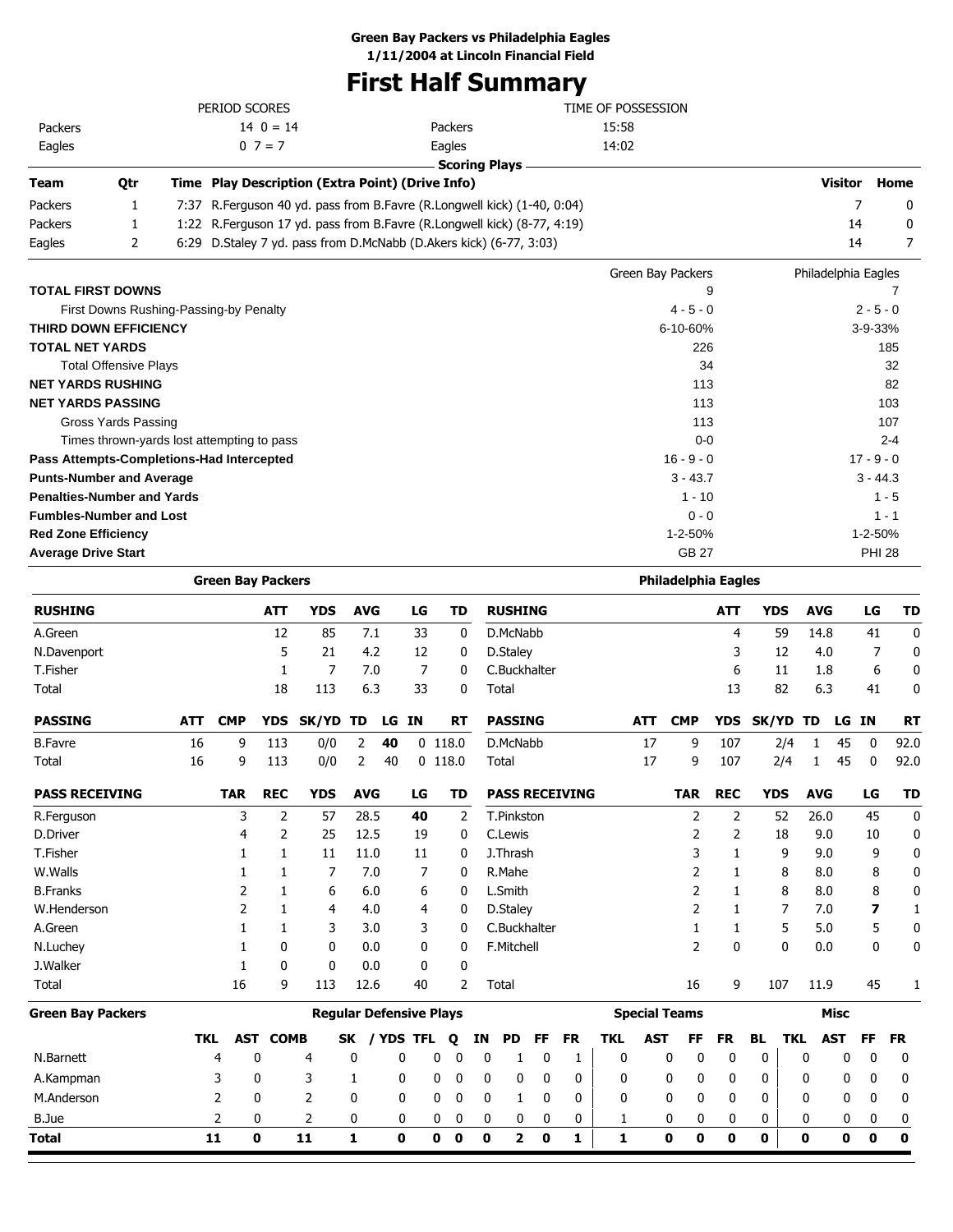### **First Half Summary**

| Philadelphia Eagles |     |     |             | <b>Regular Defensive Plays</b> |            |        |    |     |    |    |     | <b>Special Teams</b> |    |           |    |            | Misc       |    |           |
|---------------------|-----|-----|-------------|--------------------------------|------------|--------|----|-----|----|----|-----|----------------------|----|-----------|----|------------|------------|----|-----------|
|                     | TKL | AST | <b>COMB</b> | <b>SK</b>                      | <b>YDS</b> | TFL QH | IN | PD. | FF | FR | TKL | <b>AST</b>           | FF | <b>FR</b> | BL | <b>TKL</b> | <b>AST</b> | FF | <b>FR</b> |
| M.Simoneau          |     |     |             |                                |            |        |    |     |    |    | 0   |                      |    |           | 0  |            |            |    | $\bf{0}$  |
| S.Brown             | 4   |     | 4           |                                |            |        |    |     |    | 0  | 0   |                      |    |           | 0  |            |            |    | $\bf{0}$  |
| <b>B.Dawkins</b>    | 4   |     | 4           |                                |            |        |    |     |    |    | 0   |                      |    |           | 0  |            |            |    | $\bf{0}$  |
| N.Wayne             | 4   |     | 4           |                                |            |        |    |     |    |    | 0   |                      |    |           | 0  |            |            |    | $\Omega$  |
| <b>Total</b>        | 16  |     |             |                                |            |        |    |     |    | 0  | 0   | o                    | 0  |           |    |            |            |    | 0         |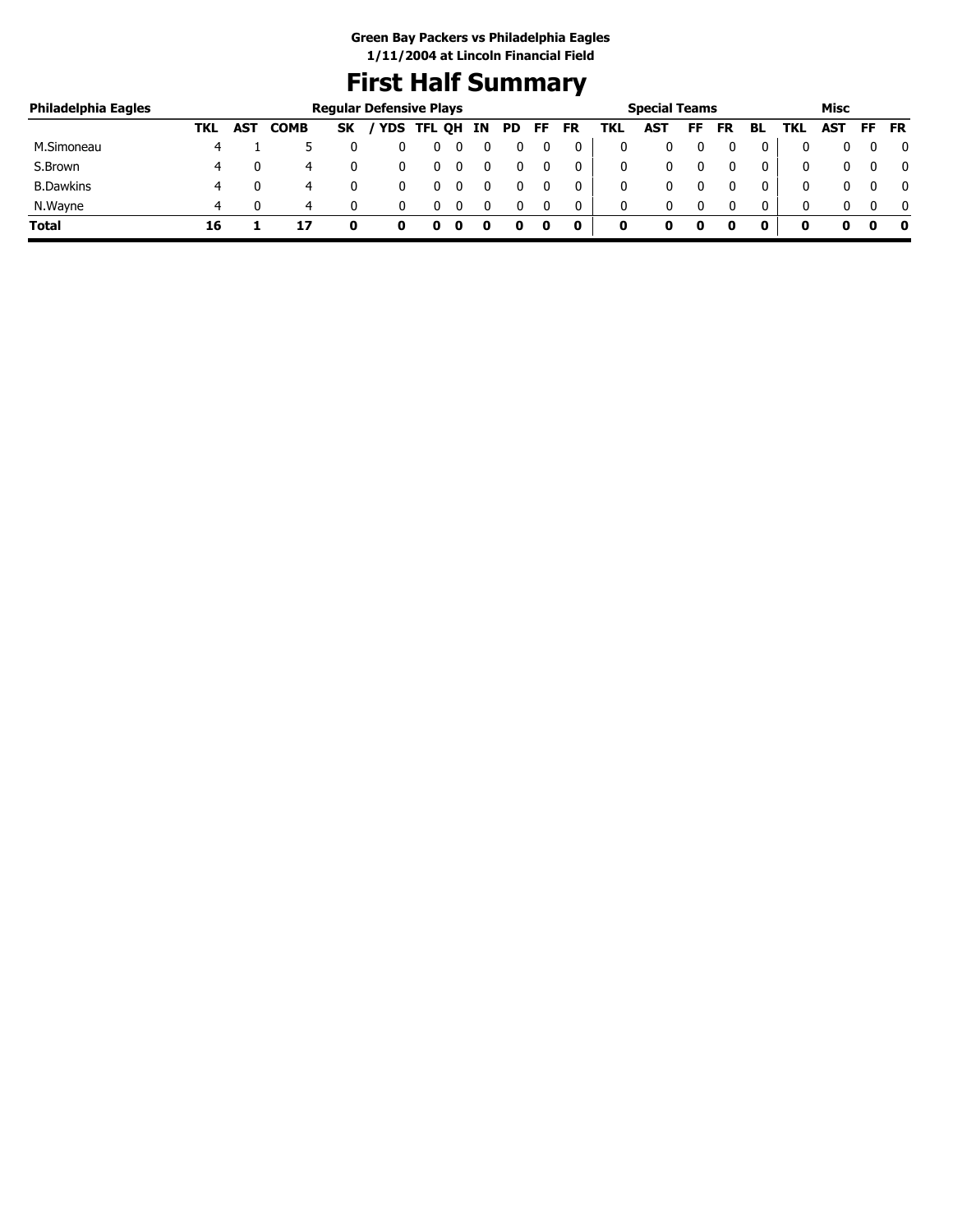|  | Green Bay Packers vs Philadelphia Eagles at Lincoln Financial Field |  |  |  |
|--|---------------------------------------------------------------------|--|--|--|
|  |                                                                     |  |  |  |

### **Play By Play Play Play Play By Play First Quarter** 1/11/2004

|                                                | PHI wins toss, elects to Receive, and GB elects to defend the South goal.                                                                                                                    |                |
|------------------------------------------------|----------------------------------------------------------------------------------------------------------------------------------------------------------------------------------------------|----------------|
|                                                | R.Longwell kicks 59 yards from GB 30 to PHI 11. J.Thrash to PHI 28 for 17 yards (T.Fisher).                                                                                                  |                |
|                                                | Philadelphia Eagles at 15:00, (1st play from scrimmage 14:55)                                                                                                                                |                |
| 1-10-PHI 28                                    | (14:55) D.McNabb pass incomplete to D.Staley (M.Anderson).                                                                                                                                   |                |
| 2-10-PHI 28                                    | (14:50) D.McNabb pass incomplete to L.Smith (M.McKenzie).                                                                                                                                    |                |
|                                                | Timeout #1 by PHI at 14:45.                                                                                                                                                                  |                |
| 3-10-PHI 28                                    | (14:45) D.McNabb pass incomplete (C.Hunt).                                                                                                                                                   |                |
| 4-10-PHI 28                                    | (14:41) D.Johnson punts 47 yards to GB 25, Center-M.Bartrum. A.Chatman to GB 28 for 3 yards (Q.Mikell).                                                                                      |                |
|                                                | PENALTY on GB-C.Fuller, Illegal Block Above the Waist, 10 yards, enforced at GB 25.                                                                                                          |                |
| Green Bay Packers at 14:30                     |                                                                                                                                                                                              |                |
| 1-10-GB 15                                     | (14:30) A.Green right tackle to GB 16 for 1 yard (M.Simoneau).                                                                                                                               |                |
| $2-9-GB16$                                     | (13:57) B. Favre pass incomplete to D. Driver.                                                                                                                                               |                |
| 3-9-GB 16                                      | (13:52) A.Green left tackle to GB 22 for 6 yards (S.Brown).                                                                                                                                  |                |
| $4-3-GB$ 22                                    | (13:19) J.Bidwell punts 44 yards to PHI 34, Center-R.Davis. R.Mahe to PHI 37 for 3 yards (J.Whitley).                                                                                        |                |
| Philadelphia Eagles at 13:09                   |                                                                                                                                                                                              |                |
| 1-10-PHI 37                                    | (13:09) D.Staley left tackle to PHI 38 for 1 yard (C.Fuller).                                                                                                                                |                |
| 2-9-PHI 38                                     | (12:36) C.Buckhalter right end to PHI 44 for 6 yards (A.Kampman).                                                                                                                            |                |
| 3-3-PHI 44                                     | (11:51) C.Buckhalter left end to PHI 45 for 1 yard (N.Barnett).                                                                                                                              |                |
| 4-2-PHI 45                                     | (11:26) D.Johnson punts 40 yards to GB 15, Center-M.Bartrum, fair catch by A.Chatman.                                                                                                        |                |
| Green Bay Packers at 11:18                     |                                                                                                                                                                                              |                |
| $1-10-GB$ 15                                   | (11:18) A.Green left tackle to GB 19 for 4 yards (N.Kalu).                                                                                                                                   |                |
| 2-6-GB 19                                      | $(10:44)$ B. Favre pass incomplete to R. Ferguson.                                                                                                                                           |                |
| 3-6-GB 19                                      | (10:40) B. Favre pass to W. Walls to GB 26 for 7 yards (M. Simoneau).                                                                                                                        | P1             |
| $1-10-GB26$                                    | (10:01) B. Favre pass incomplete to W. Henderson.                                                                                                                                            |                |
| $2-10-GB26$                                    | (9:57) B. Favre pass to B. Franks to GB 32 for 6 yards (N. Wayne).                                                                                                                           |                |
| 3-4-GB 32                                      | (9:16) A.Green right end to GB 31 for -1 yards (S.Brown).                                                                                                                                    |                |
| 4-5-GB 31                                      | (8:46) J.Bidwell punts 46 yards to PHI 23, Center-R.Davis. R.Mahe to PHI 35 for 12 yards (T.Fisher).                                                                                         |                |
| Philadelphia Eagles at 8:33                    |                                                                                                                                                                                              |                |
| 1-10-PHI 35                                    | (8:33) D.McNabb pass to J.Thrash to PHI 44 for 9 yards (M.Anderson).                                                                                                                         |                |
| 2-1-PHI 44                                     | (7:59) D.McNabb pass incomplete to J.Thrash.                                                                                                                                                 |                |
| 3-1-PHI 44<br><b>Green Bay Packers at 7:41</b> | (7:54) D.McNabb sacked at PHI 40 for -4 yards (M.McKenzie). FUMBLES (M.McKenzie), RECOVERED by GB-N.Barnett at PHI 40. N.Barnett<br>to PHI 40 for no gain (H.Fraley).                        |                |
| 1-10-PHI 40                                    | (7:41) B.Favre pass to R.Ferguson for 40 yards, TOUCHDOWN.                                                                                                                                   | P <sub>2</sub> |
|                                                | R.Longwell extra point is GOOD, Center-R.Davis, Holder-D.Pederson.                                                                                                                           |                |
|                                                | GB 7 PHI 0, 1 plays, 40 yards, 0:04 drive, 7:23 elapsed                                                                                                                                      |                |
|                                                | R.Longwell kicks 62 yards from GB 30 to PHI 8. J.Thrash pushed ob at PHI 44 for 36 yards (J.Whitley).                                                                                        |                |
|                                                | Philadelphia Eagles at 7:37, (1st play from scrimmage 7:28)                                                                                                                                  |                |
| 1-10-PHI 44                                    | (7:28) D.McNabb scrambles up the middle ran ob at GB 15 for 41 yards (D.Sharper).                                                                                                            | R1             |
| $1-10-GB$ 15                                   | (7:03) C.Buckhalter left tackle to GB 14 for 1 yard (N.Barnett).                                                                                                                             |                |
| 2-9-GB 14                                      | (6:24) D.McNabb pass incomplete to J.Thrash (A.Harris).                                                                                                                                      |                |
| 3-9-GB 14                                      | $(6:17)$ D.McNabb pass to F.Mitchell to GB 4 for 10 yards (D.Sharper).                                                                                                                       |                |
| 4-9-GB 14                                      | Play Challenged by GB and REVERSED.<br>D.McNabb pass incomplete to F.Mitchell (D.Sharper).<br>(5:45) D. Akers 33 yard field goal is No Good, Wide Left, Center-M. Bartrum, Holder-K. Detmer. |                |
| <b>Green Bay Packers at 5:41</b>               |                                                                                                                                                                                              |                |
| $1-10-GB$ 23                                   | (5:41) A. Green right end to GB 25 for 2 yards (M. Simoneau).                                                                                                                                |                |
| 2-8-GB 25                                      | (5:05) A. Green right tackle to GB 28 for 3 yards (B. Dawkins).                                                                                                                              |                |
| 3-5-GB 28                                      | $(4:28)$ B. Favre pass to T. Fisher to GB 39 for 11 yards $(B.Taylor)$ .                                                                                                                     | P <sub>3</sub> |
| $1-10-GB$ 39                                   | (3:51) A. Green right tackle pushed ob at PHI 35 for 26 yards (B. Dawkins).                                                                                                                  | R4             |
| 1-10-PHI 35                                    | (3:22) N.Davenport up the middle to PHI 23 for 12 yards (B.Dawkins).                                                                                                                         | R <sub>5</sub> |

1-10-PHI 23 (2:45) N.Davenport right guard to PHI 23 for no gain (B.Whiting).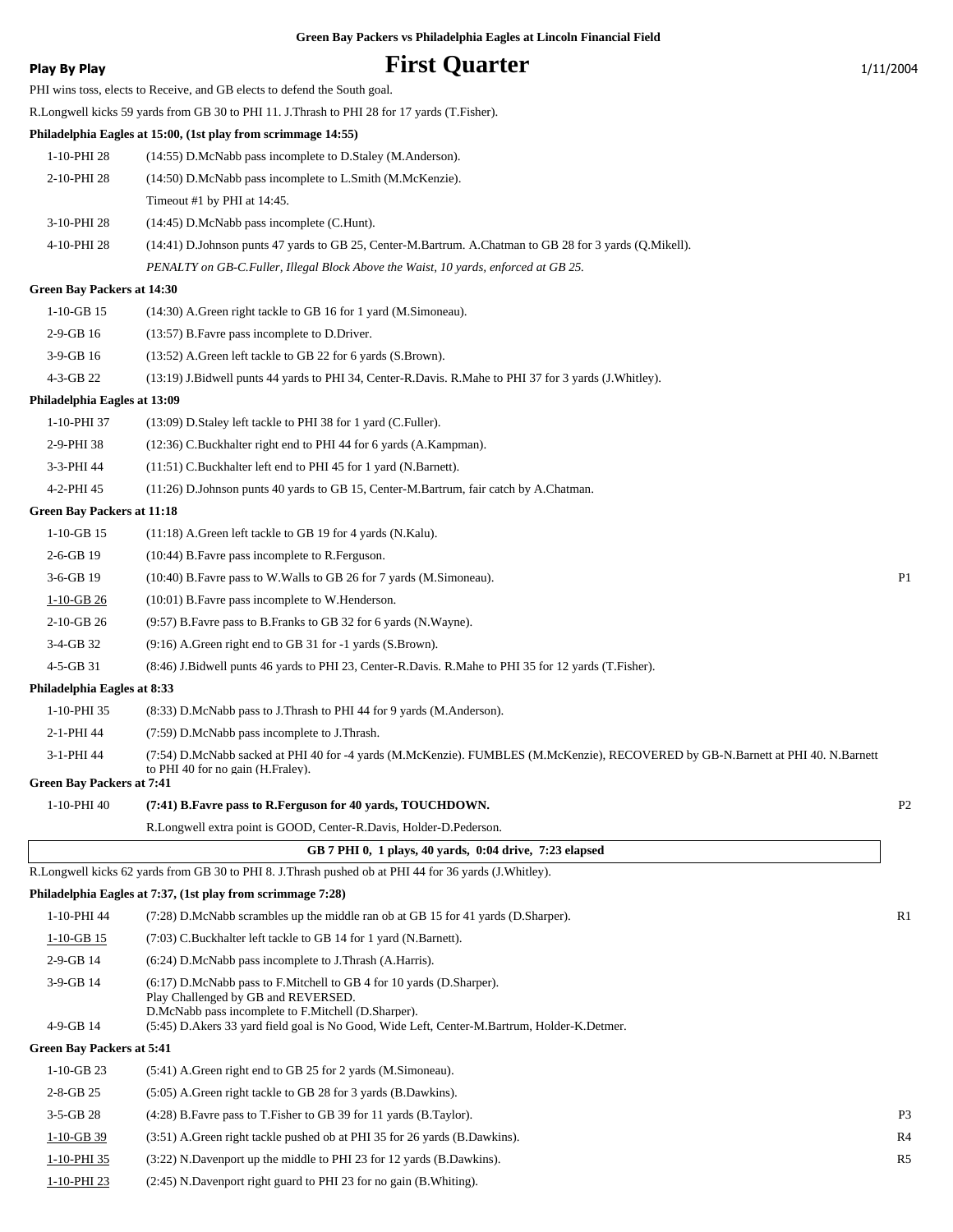|             | Green Bay Packers vs Philadelphia Eagles at Lincoln Financial Field |                |
|-------------|---------------------------------------------------------------------|----------------|
| 2-10-PHI 23 | $(2:04)$ N.Davenport right end to PHI 17 for 6 yards (B.Taylor).    |                |
| 3-4-PHI 17  | (1:28) B. Favre pass to R. Ferguson for 17 yards, TOUCHDOWN.        | P <sub>6</sub> |
|             | R.Longwell extra point is GOOD, Center-R.Davis, Holder-D.Pederson.  |                |
|             | GB 14 PHI 0, 8 plays, 77 yards, 4:19 drive, 13:38 elapsed           |                |

R.Longwell kicks 62 yards from GB 30 to PHI 8. J.Thrash pushed ob at PHI 28 for 20 yards (B.Jue).

#### **Philadelphia Eagles at 1:22, (1st play from scrimmage 1:16)**

| 1-10-PHI 28 | (1:16) D.McNabb scrambles left tackle to PHI 32 for 4 yards (K.Gbaja-Biamila; D.Sharper). |  |
|-------------|-------------------------------------------------------------------------------------------|--|
|             |                                                                                           |  |

2-6-PHI 32 (:39) D.Staley up the middle to PHI 36 for 4 yards (A.Kampman).

| <b>END OF OUARTER</b>    |              | Time |              | <b>First Downs</b> |                 |    |        | <b>Efficiencies</b> |
|--------------------------|--------------|------|--------------|--------------------|-----------------|----|--------|---------------------|
|                          | <b>Score</b> | Poss |              |                    | $R$ $P$ $X$ $T$ |    | 3 Down | 4 Down              |
| <b>Green Bay Packers</b> | 14           | 8:29 | $\mathbf{2}$ | $\overline{4}$     | $\mathbf{0}$    | -6 | 3/5    | 0/0                 |
| Philadelphia Eagles      |              | 6:31 | 1.           | $\mathbf{0}$       | $\mathbf{0}$    |    | 0/4    | 0/0                 |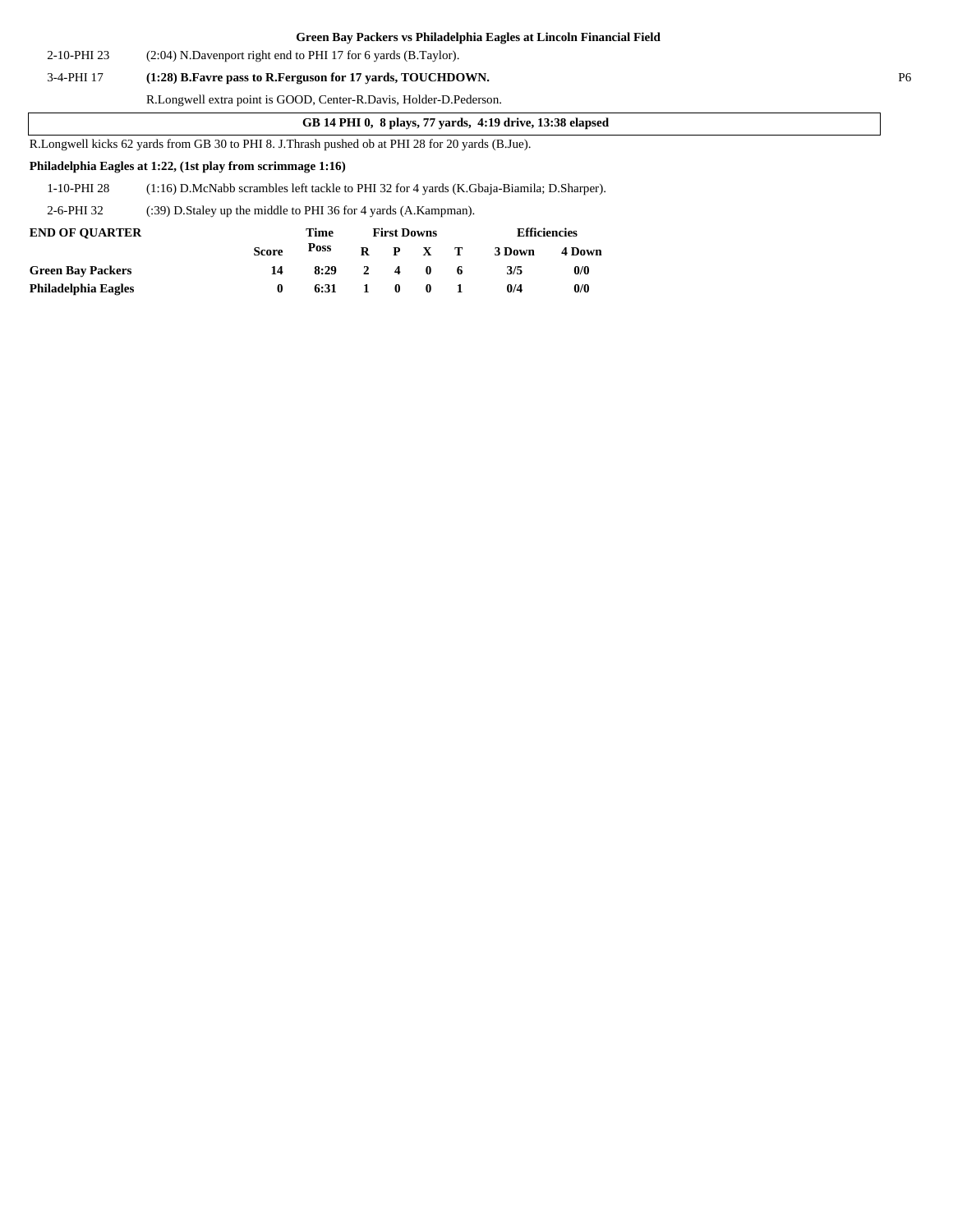| Play By Play                      | <b>Second Quarter</b>                                                                                                                                                                                             | 1/11/2004      |
|-----------------------------------|-------------------------------------------------------------------------------------------------------------------------------------------------------------------------------------------------------------------|----------------|
| Philadelphia Eagles continued.    |                                                                                                                                                                                                                   |                |
| 3-2-PHI 36                        | $(15:00)$ D.McNabb pass to R.Mahe to PHI 44 for 8 yards (B.Jue).                                                                                                                                                  | P <sub>2</sub> |
| 1-10-PHI 44                       | (14:19) D.McNabb pass to C.Buckhalter to PHI 49 for 5 yards (N.Diggs).                                                                                                                                            |                |
| 2-5-PHI 49                        | (13:38) C.Buckhalter left end to PHI 48 for -1 yards (H.Navies; G.Jackson).                                                                                                                                       |                |
| 3-6-PHI 48                        | (12:55) D.McNabb pass incomplete to R.Mahe (N.Barnett).                                                                                                                                                           |                |
| 4-6-PHI 48                        | (12:48) D.Johnson punts 51 yards to GB 1, Center-M.Bartrum, downed by PHI-K.Dickerson.                                                                                                                            |                |
|                                   | PENALTY on PHI-R.Hood, Illegal Touch Kick, 5 yards, enforced at PHI 48 - No Play.                                                                                                                                 |                |
| 4-11-PHI 43                       | (12:37) D.Johnson punts 46 yards to GB 11, Center-M.Bartrum. A.Chatman pushed ob at GB 17 for 6 yards (Q.Mikell).                                                                                                 |                |
| <b>Green Bay Packers at 12:28</b> |                                                                                                                                                                                                                   |                |
| $1-10-GB$ 17                      | $(12:28)$ A. Green right end to GB 22 for 5 yards (Ik. Reese).                                                                                                                                                    |                |
| $2-5-GB$ 22                       | (11:50) B. Favre pass incomplete to N. Luchey (M. Lewis).                                                                                                                                                         |                |
| 3-5-GB 22                         | (11:44) T. Fisher right tackle to GB 29 for 7 yards (C. Simon; N. Kalu).                                                                                                                                          | R7             |
| $1-10-GB$ 29                      | (11:08) B. Favre pass to W. Henderson to GB 33 for 4 yards (K. Adams).                                                                                                                                            |                |
| $2-6-GB$ 33                       | $(10:28)$ A. Green right guard to GB 36 for 3 yards (B. Whiting).                                                                                                                                                 |                |
| 3-3-GB 36                         | (9:45) B. Favre pass incomplete to D. Driver (R. Hood).                                                                                                                                                           |                |
| 4-3-GB 36                         | (9:40) J.Bidwell punts 41 yards to PHI 23, Center-R.Davis, fair catch by R.Mahe.                                                                                                                                  |                |
| Philadelphia Eagles at 9:32       |                                                                                                                                                                                                                   |                |
| 1-10-PHI 23                       | (9:32) D.McNabb pass to T.Pinkston pushed ob at PHI 30 for 7 yards (M.McKenzie).                                                                                                                                  |                |
| 2-3-PHI 30                        | (8:55) D.McNabb sacked at PHI 30 for 0 yards (A.Kampman).                                                                                                                                                         |                |
| 3-3-PHI 30                        | (8:12) D.McNabb pass to C.Lewis to PHI 40 for 10 yards (H.Navies).                                                                                                                                                | P <sub>3</sub> |
| 1-10-PHI 40                       | (7:33) D.McNabb pass to L.Smith to PHI 48 for 8 yards (A.Harris).                                                                                                                                                 |                |
| 2-2-PHI 48                        | (6.55) D.McNabb pass to T.Pinkston pushed ob at GB 7 for 45 yards (M.Anderson).                                                                                                                                   | P <sub>4</sub> |
| $1 - 7 - GB$ 7                    | (6:33) D.McNabb pass to D.Staley for 7 yards, TOUCHDOWN. Eagles' Staley takes shovel pass into the end zone, playing off block by<br>Welbourn.<br>D.Akers extra point is GOOD, Center-M.Bartrum, Holder-K.Detmer. | P <sub>5</sub> |
|                                   | GB 14 PHI 7, 6 plays, 77 yards, 3:03 drive, 8:31 elapsed                                                                                                                                                          |                |
|                                   | D. Akers kicks 62 yards from PHI 30 to GB 8. N. Davenport to GB 32 for 24 yards (C. Hart).                                                                                                                        |                |
|                                   | Green Bay Packers at 6:29, (1st play from scrimmage 6:21)                                                                                                                                                         |                |
| $1-10-GB$ 32                      | (6:21) A.Green left guard to GB 35 for 3 yards (N.Wayne).                                                                                                                                                         |                |
| $2 - 7 - GB$ 35                   | (5:44) B. Favre pass incomplete to J. Walker.                                                                                                                                                                     |                |
|                                   | Timeout #1 by GB at $05:41$ .                                                                                                                                                                                     |                |
| 3-7-GB 35                         | (5:41) (Shotgun) B. Favre pass to D. Driver to PHI 46 for 19 yards (S. Brown).                                                                                                                                    | P8             |
| 1-10-PHI 46                       | (5:01) B. Favre pass to D. Driver to PHI 40 for 6 yards (S. Brown).                                                                                                                                               |                |
| 2-4-PHI 40                        | (4:22) B. Favre pass to A. Green to PHI 37 for 3 yards (N. Wayne).                                                                                                                                                |                |
| 3-1-PHI 37                        | (3:43) A.Green left tackle to PHI 4 for 33 yards (B.Dawkins).                                                                                                                                                     | R9             |
| 1-4-PHI 4                         | (3:21) B. Favre pass incomplete to B. Franks (J. McDougle).                                                                                                                                                       |                |
| 2-4-PHI 4                         | (3:16) N.Davenport right tackle to PHI 2 for 2 yards (M.Simoneau).                                                                                                                                                |                |
| 3-2-PHI 2                         | (2:39) N.Davenport left end to PHI 1 for 1 yard (N.Wayne).                                                                                                                                                        |                |
| Two-Minute Warning                |                                                                                                                                                                                                                   |                |
| 4-1-PHI 1                         | (2:00) A.Green right tackle to PHI 1 for no gain (J.McDougle; M.Simoneau).                                                                                                                                        |                |
| Philadelphia Eagles at 1:56       |                                                                                                                                                                                                                   |                |
| 1-10-PHI 1                        | (1:56) C.Buckhalter up the middle to PHI 3 for 2 yards (C.Hunt).                                                                                                                                                  |                |
|                                   | Timeout #2 by GB at 01:47.                                                                                                                                                                                        |                |
| $2-8-PHI$ 3                       | (1:47) C.Buckhalter right end to PHI 5 for 2 yards (N.Barnett).                                                                                                                                                   |                |
|                                   | Timeout #3 by GB at 01:38.                                                                                                                                                                                        |                |
| 3-6-PHI 5                         | (1:38) D.McNabb pass to C.Lewis to PHI 13 for 8 yards (N.Barnett).                                                                                                                                                | P <sub>6</sub> |
| 1-10-PHI 13                       | (1:02) D.McNabb up the middle ran ob at PHI 25 for 12 yards (B.Jue).                                                                                                                                              | R7             |
| 1-10-PHI 25                       | (:55) D.McNabb pass incomplete to F.Mitchell.                                                                                                                                                                     |                |
| 2-10-PHI 25                       | (:48) D.McNabb scrambles up the middle to PHI 27 for 2 yards (G.Jackson).                                                                                                                                         |                |
|                                   |                                                                                                                                                                                                                   |                |

3-8-PHI 27 (:01) D.Staley up the middle to PHI 34 for 7 yards (K.Gbaja-Biamila).

 $\overline{\phantom{a}}$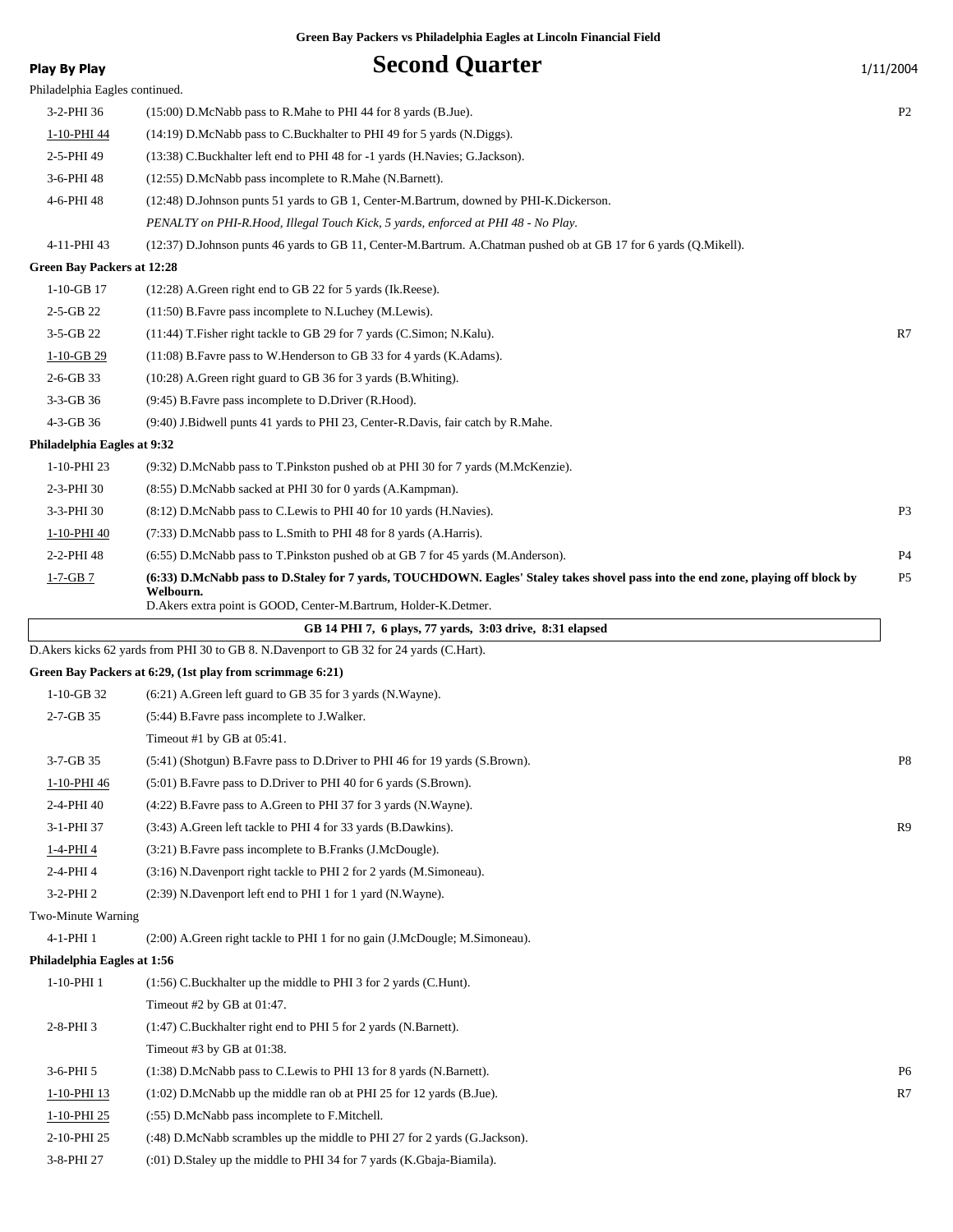|                          | Green Bay Packers vs Philadelphia Eagles at Lincoln Financial Field |              |  |                    |                 |  |                     |        |  |  |
|--------------------------|---------------------------------------------------------------------|--------------|--|--------------------|-----------------|--|---------------------|--------|--|--|
| <b>END OF OUARTER</b>    |                                                                     | Time         |  | <b>First Downs</b> |                 |  | <b>Efficiencies</b> |        |  |  |
|                          | <b>Score</b>                                                        | Poss         |  |                    | $R$ $P$ $X$ $T$ |  | 3 Down              | 4 Down |  |  |
| <b>Green Bay Packers</b> | 14                                                                  | 7:29 2 1 0 3 |  |                    |                 |  | 3/5                 | 0/1    |  |  |
| Philadelphia Eagles      |                                                                     | 7:31 1 5 0 6 |  |                    |                 |  | 3/5                 | 0/0    |  |  |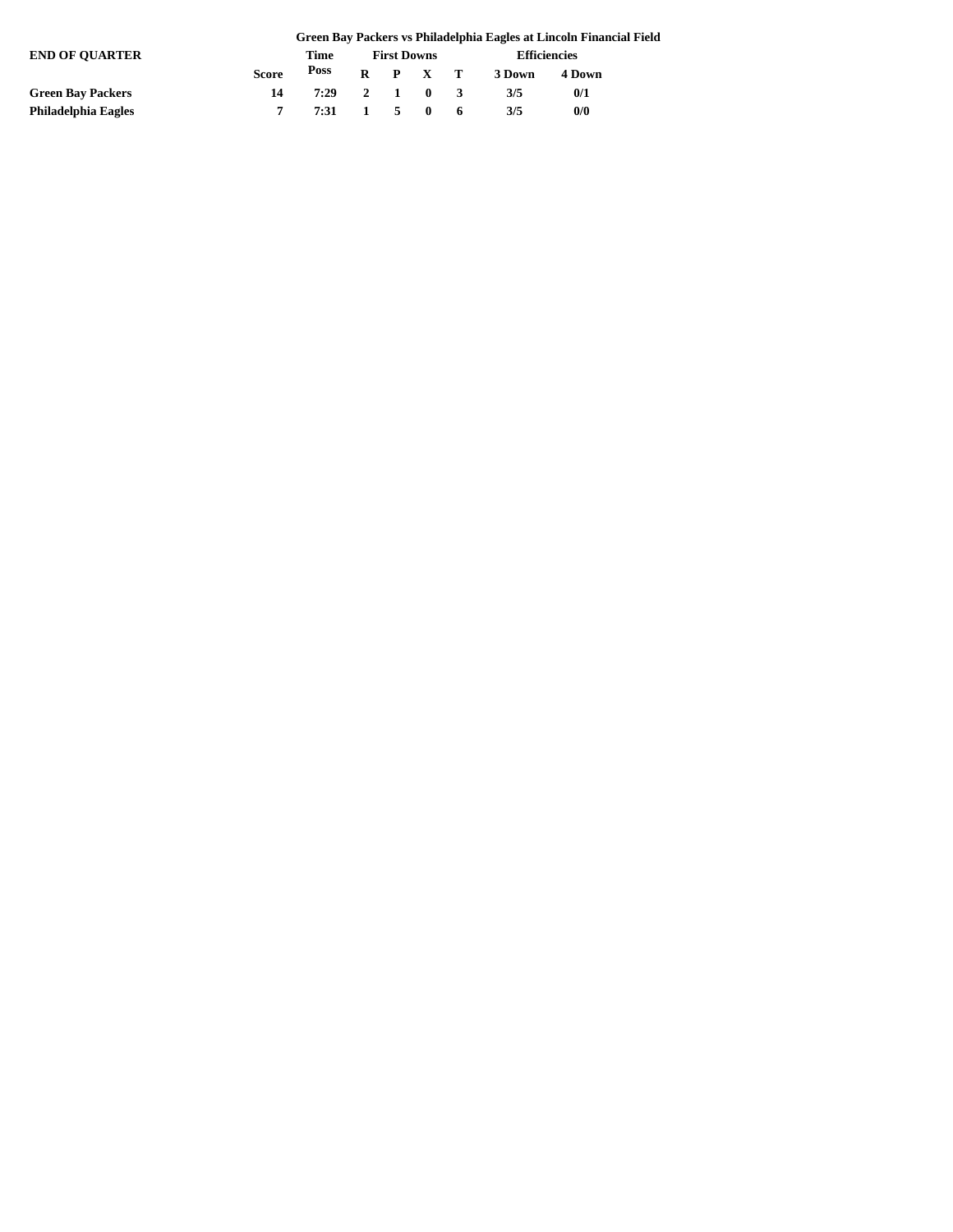| Play By Play                     | <b>Third Quarter</b>                                                                                                      | 1/11/2004       |
|----------------------------------|---------------------------------------------------------------------------------------------------------------------------|-----------------|
|                                  | GB elects to Receive, and PHI elects to defend the South goal.                                                            |                 |
|                                  | D. Akers kicks 58 yards from PHI 30 to GB 12. N. Davenport to GB 33 for 21 yards (R. Hood).                               |                 |
|                                  | Green Bay Packers at 15:00, (1st play from scrimmage 14:54)                                                               |                 |
| $1-10-GB$ 33                     | (14:54) A.Green left tackle to GB 40 for 7 yards (N.Wayne).                                                               |                 |
| $2-3-GB$ 40                      | (14:21) A. Green right tackle to GB 42 for 2 yards (M. Lewis; N. Wayne).                                                  |                 |
| 3-1-GB 42                        | (13:59) A. Green right end to PHI 45 for 13 yards (B. Dawkins).                                                           | R <sub>10</sub> |
| 1-10-PHI 45                      | (13:20) B. Favre pass incomplete to N. Davenport.                                                                         |                 |
| 2-10-PHI 45                      | (13:14) B. Favre pass to R. Ferguson to PHI 38 for 7 yards (B. Dawkins).                                                  |                 |
|                                  | Timeout #1 by GB at 12:31.                                                                                                |                 |
| 3-3-PHI 38                       | (12:31) B. Favre sacked at PHI 47 for -9 yards (Ik. Reese).                                                               |                 |
| 4-12-PHI 47                      | (12:20) J.Bidwell punts 36 yards to PHI 11, Center-R.Davis. R.Mahe to PHI 19 for 8 yards (T.Fisher).                      |                 |
| Philadelphia Eagles at 12:10     |                                                                                                                           |                 |
| 1-10-PHI 19                      | (12:10) D.McNabb sacked at PHI 17 for -2 yards (M.Anderson).                                                              |                 |
| 2-12-PHI 17                      | (11:41) D.McNabb pass to C.Lewis to PHI 24 for 7 yards (N.Barnett).                                                       |                 |
| 3-5-PHI 24                       | (10:57) D.McNabb pass to D.Staley to PHI 28 for 4 yards (M.McKenzie). FUMBLES (M.McKenzie), ball out of bounds at PHI 28. |                 |
| 4-1-PHI 28                       | $(10:35)$ D.McNabb up the middle to PHI 30 for 2 yards (K.Gbaja-Biamila).                                                 | R8              |
| 1-10-PHI 30                      | (10:00) C.Buckhalter right tackle to PHI 30 for no gain (G.Jackson).                                                      |                 |
| 2-10-PHI 30                      | (9:24) D.McNabb pass incomplete to D.Staley (N.Barnett).                                                                  |                 |
| 3-10-PHI 30                      | (9:20) D.McNabb pass incomplete to J.Thrash (M.McKenzie).                                                                 |                 |
| 4-10-PHI 30                      | (9:13) D.Johnson punts 38 yards to GB 32, Center-M.Bartrum. A.Chatman to GB 28 for -4 yards (K.Adams).                    |                 |
| <b>Green Bay Packers at 9:02</b> |                                                                                                                           |                 |
| $1-10-GB28$                      | (9:02) A.Green right tackle to GB 33 for 5 yards (D.Walker).                                                              |                 |
| $2-5-GB$ 33                      | (8:27) B. Favre pass to A. Green to GB 41 for 8 yards (Ik. Reese).                                                        | P11             |
| $1-10-GB$ 41                     | (7:50) B. Favre pass incomplete to D. Driver (B. Taylor).                                                                 |                 |
| 2-10-GB 41                       | (7:46) N.Davenport right end to 50 for 9 yards (B.Dawkins).                                                               |                 |
| $3 - 1 - 50$                     | $(7:08)$ A. Green up the middle to PHI 43 for 7 yards (B. Dawkins).                                                       | R <sub>12</sub> |
| 1-10-PHI 43                      | (6:29) A. Green right end to PHI 38 for 5 yards (M. Coleman).                                                             |                 |
| 2-5-PHI 38                       | (5:49) T. Fisher right tackle to PHI 36 for 2 yards (N. Wayne).                                                           |                 |
| 3-3-PHI 36                       | (4:59) B. Favre pass incomplete to T. Fisher.                                                                             |                 |
| 4-3-PHI 36                       | (4:54) J.Bidwell punts 25 yards to PHI 11, Center-R.Davis, fair catch by R.Mahe.                                          |                 |
| Philadelphia Eagles at 4:47      |                                                                                                                           |                 |
| 1-10-PHI 11                      | (4:47) D.McNabb scrambles right tackle to PHI 24 for 13 yards (D.Sharper).                                                | R9              |
| 1-10-PHI 24                      | $(4:09)$ D.McNabb pass incomplete to T.Pinkston.                                                                          |                 |
| 2-10-PHI 24                      | $(4:03)$ R. Mahe left end to PHI 24 for no gain (N. Barnett).                                                             |                 |
|                                  | PENALTY on PHI-T.Thomas, Offensive Holding, 10 yards, enforced at PHI 24 - No Play.                                       |                 |
| 2-20-PHI 14                      | (3:35) D.McNabb pass to L.Smith to PHI 37 for 23 yards (D.Sharper).                                                       | P10             |
| 1-10-PHI 37                      | (2:55) D.McNabb pass to T.Pinkston to PHI 47 for 10 yards (M.Anderson).                                                   | P11             |
| 1-10-PHI 47                      | (2:08) D.McNabb pass to D.Staley to GB 38 for 15 yards (M.Anderson; C.Nwokorie).                                          | P <sub>12</sub> |
| $1-10-GB$ 38                     | $(1:25)$ D.McNabb scrambles right end ran ob at GB 16 for 22 yards (M.McKenzie).                                          |                 |
|                                  | PENALTY on PHI-B. Williams, Offensive Holding, 10 yards, enforced at GB 38 - No Play.                                     |                 |
| $1-20-GB$ 48                     | (:58) D.McNabb pass to C.Lewis to GB 36 for 12 yards (D.Sharper).                                                         |                 |
| $2 - 8 - GB$ 36                  | (:11) D.McNabb scrambles up the middle to GB 12 for 24 yards (H.Navies).                                                  | R13             |
| <b>END OF QUARTER</b>            | <b>Time</b><br><b>First Downs</b><br><b>Efficiencies</b><br>Poss                                                          |                 |
| <b>Green Bay Packers</b>         | R<br>T<br><b>Score</b><br>P<br>X<br>3 Down<br>4 Down<br>0/0<br>14<br>7:05<br>$\bf{0}$<br>3<br>2/4<br>$\mathbf{2}$<br>1    |                 |
|                                  |                                                                                                                           |                 |

**Philadelphia Eagles 7 7:55 3 3 0 6 0/2 1/1**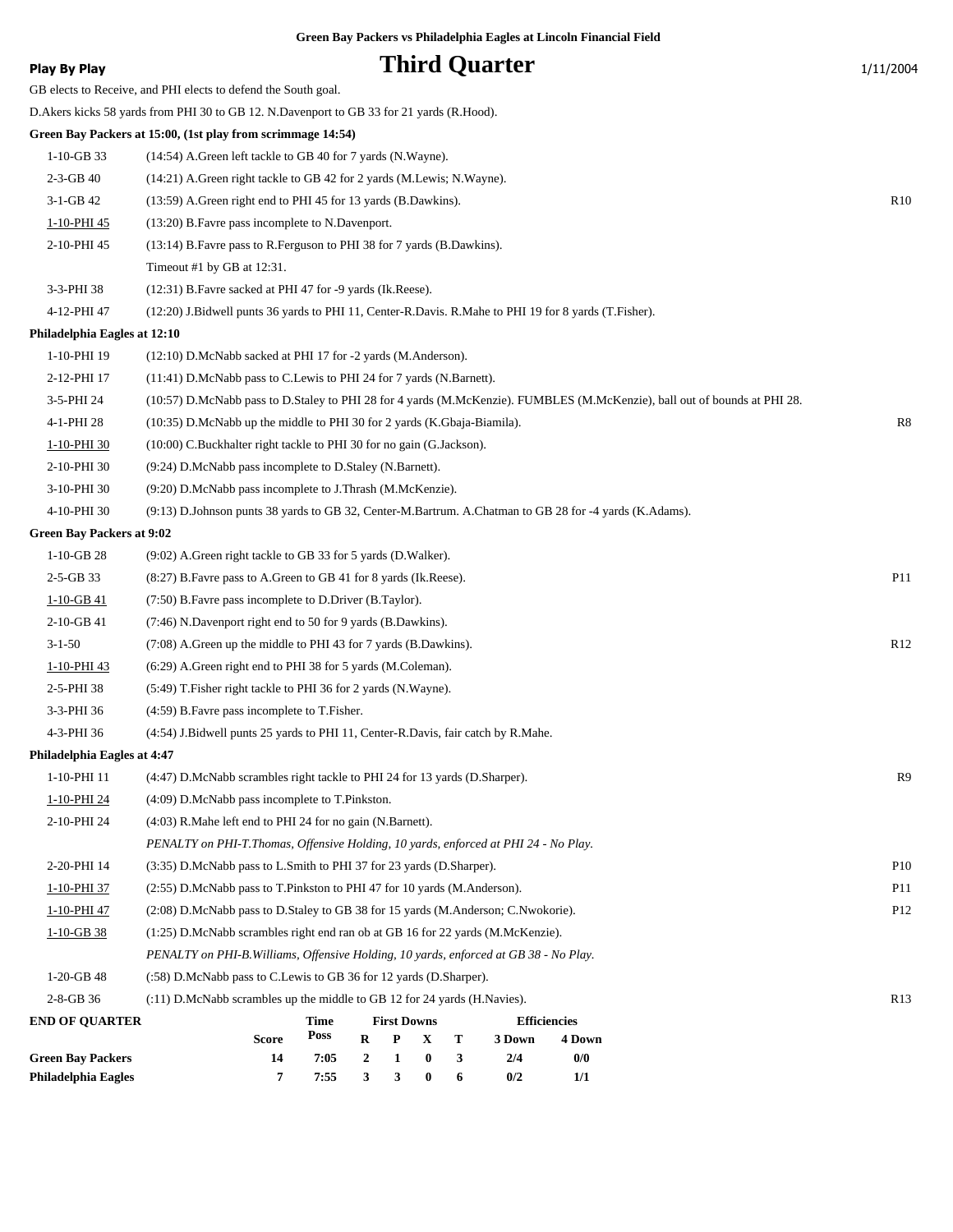**Play By Play Play Play Play Play Play Play Play Play Play Play Play Play Play Play Play Play Play Play Play Play Play Play Play Play Play Play Play Play Play Pla** 

| Philadelphia Eagles continued.   |                                                                                                                                                                                                                                                                                                   |                 |
|----------------------------------|---------------------------------------------------------------------------------------------------------------------------------------------------------------------------------------------------------------------------------------------------------------------------------------------------|-----------------|
| $1-10-GB$ 12                     | (15:00) D.McNabb pass to T.Pinkston for 12 yards, TOUCHDOWN. Eagles' McNabb scrambles right and finds Pinkston at the right<br>front corner of the end zone<br>D.Akers extra point is GOOD, Center-M.Bartrum, Holder-K.Detmer.                                                                    | P <sub>14</sub> |
|                                  | GB 14 PHI 14, 8 plays, 89 yards, 4:59 drive, 0:12 elapsed                                                                                                                                                                                                                                         |                 |
|                                  | D. Akers kicks 64 yards from PHI 30 to GB 6. N. Davenport to GB 29 for 23 yards (S. Morey).                                                                                                                                                                                                       |                 |
|                                  | Green Bay Packers at 14:48, (1st play from scrimmage 14:42)                                                                                                                                                                                                                                       |                 |
| $1-10-GB$ 29                     | (14:42) PENALTY on GB-M. Wahle, False Start, 5 yards, enforced at GB 29 - No Play.                                                                                                                                                                                                                |                 |
| 1-15-GB 24                       | (14:42) A.Green left guard to GB 31 for 7 yards (D.Walker).                                                                                                                                                                                                                                       |                 |
| $2 - 8 - GB$ 31                  | (14:01) B. Favre pass incomplete to D. Driver (B. Taylor).                                                                                                                                                                                                                                        |                 |
| $3-8-GB31$                       | (13:58) B. Favre pass to R. Ferguson to GB 32 for 1 yard (S. Brown).                                                                                                                                                                                                                              |                 |
| 4-7-GB 32                        | (13:40) J.Bidwell punts 55 yards to PHI 13, Center-R.Davis. R.Mahe to PHI 24 for 11 yards (B.Jue).                                                                                                                                                                                                |                 |
| Philadelphia Eagles at 13:28     |                                                                                                                                                                                                                                                                                                   |                 |
| 1-10-PHI 24                      | (13:28) D.McNabb pass incomplete to T.Pinkston (M.McKenzie).                                                                                                                                                                                                                                      |                 |
| 2-10-PHI 24                      | (13:24) D.McNabb sacked at PHI 14 for -10 yards (N.Diggs).                                                                                                                                                                                                                                        |                 |
| 3-20-PHI 14                      | (12:49) D.McNabb sacked at PHI 13 for -1 yards (C.Nwokorie).                                                                                                                                                                                                                                      |                 |
| 4-21-PHI 13                      | (12:34) D.Johnson punts 48 yards to GB 39, Center-M.Bartrum. A.Chatman to GB 49 for 10 yards (K.Adams).                                                                                                                                                                                           |                 |
| Green Bay Packers at 12:22       |                                                                                                                                                                                                                                                                                                   |                 |
| $1-10-GB$ 49                     | (12:22) B. Favre pass to J. Walker to PHI 7 for 44 yards (B. Taylor).                                                                                                                                                                                                                             | P13             |
| <u>1-7-PHI 7</u>                 | $(11:45)$ A. Green up the middle to PHI 5 for 2 yards (M. Simoneau; B. Whiting).                                                                                                                                                                                                                  |                 |
| $2-5-PHI5$                       | (11:09) B. Favre pass incomplete to A. Green.                                                                                                                                                                                                                                                     |                 |
| $3-5-PHI5$                       | (11:05) (Shotgun) B. Favre pass to T. Fisher to PHI 3 for 2 yards (C. Simon).                                                                                                                                                                                                                     |                 |
| 4-3-PHI 3                        | (10:25) R.Longwell 21 yard field goal is GOOD, Center-R.Davis, Holder-D.Pederson.                                                                                                                                                                                                                 |                 |
|                                  | GB 17 PHI 14, 5 plays, 48 yards, 2:00 drive, 4:38 elapsed                                                                                                                                                                                                                                         |                 |
|                                  | R.Longwell kicks 56 yards from GB 30 to PHI 14. J.Thrash pushed ob at PHI 44 for 30 yards (M.Hawthorne).                                                                                                                                                                                          |                 |
|                                  | Philadelphia Eagles at 10:22, (1st play from scrimmage 10:14)                                                                                                                                                                                                                                     |                 |
| 1-10-PHI 44                      | (10:14) D.McNabb pass to T.Pinkston pushed ob at PHI 47 for 3 yards (A.Harris).                                                                                                                                                                                                                   |                 |
| 2-7-PHI 47                       | (9:29) D.McNabb scrambles up the middle to GB 49 for 4 yards (N.Diggs; A.Kampman).                                                                                                                                                                                                                |                 |
| $3-3-GB$ 49<br>4-14-PHI 40       | (8:46) D.McNabb sacked at PHI 46 for -5 yards (D.Sharper). FUMBLES (D.Sharper), touched at PHI 40, recovered by PHI-D.Staley at PHI 40.<br>D. Staley to PHI 40 for no gain (D. Sharper).<br>(8:08) D.Johnson punts 34 yards to GB 26, Center-M.Bartrum. A.Chatman to GB 26 for no gain (K.Adams). |                 |
|                                  | PENALTY on GB-J. Whitley, Offensive Holding, 10 yards, enforced at GB 26.                                                                                                                                                                                                                         |                 |
| <b>Green Bay Packers at 7:58</b> |                                                                                                                                                                                                                                                                                                   |                 |
| $1-10-GB$ 16                     | (7:58) A.Green left guard to GB 26 for 10 yards (M.Lewis).                                                                                                                                                                                                                                        | R14             |
| $1 - 10 - GB$ 26                 | (7:26) B. Favre pass to A. Green to GB 31 for 5 yards (C. Simon).                                                                                                                                                                                                                                 |                 |
| $2-5-GB31$                       | (6:44) N.Davenport left tackle to GB 35 for 4 yards (N.Wayne; D.Walker).                                                                                                                                                                                                                          |                 |
| 3-1-GB 35                        | (6:02) A.Green right end to GB 39 for 4 yards (M.Lewis).                                                                                                                                                                                                                                          | R <sub>15</sub> |
| $1 - 10 - GB$ 39                 | (5:22) N.Davenport left end to GB 42 for 3 yards (M.Simoneau).                                                                                                                                                                                                                                    |                 |
| $2 - 7 - GB$ 42                  | (4:40) N.Davenport right end to GB 47 for 5 yards (N.Wayne).                                                                                                                                                                                                                                      |                 |
| 3-2-GB 47                        | (4:02) A. Green right guard to 50 for 3 yards (C. Simon).                                                                                                                                                                                                                                         | R <sub>16</sub> |
|                                  | Timeout at 03:37. Eagles' Walker was shaken up on the last play.                                                                                                                                                                                                                                  |                 |
| $1 - 10 - 50$                    | (3:25) A. Green right tackle to PHI 48 for 2 yards (M. Lewis; S. Rayburn).                                                                                                                                                                                                                        |                 |
| 2-8-PHI 48                       | (2:45) A. Green up the middle to PHI 44 for 4 yards (M. Coleman).                                                                                                                                                                                                                                 |                 |
|                                  | Timeout #1 by PHI at 02:39.                                                                                                                                                                                                                                                                       |                 |
| 3-4-PHI 44                       | (2:39) (Shotgun) B. Favre scrambles right tackle to PHI 41 for 3 yards (M. Lewis).                                                                                                                                                                                                                |                 |
|                                  | Timeout #2 by PHI at 02:30.                                                                                                                                                                                                                                                                       |                 |
| 4-1-PHI 41                       | (2:30) PENALTY on GB-B.Favre, Delay of Game, 5 yards, enforced at PHI 41 - No Play.                                                                                                                                                                                                               |                 |
| 4-6-PHI 46                       | (2:30) J.Bidwell punts 46 yards to end zone, Center-R.Davis, Touchback.                                                                                                                                                                                                                           |                 |
| Philadelphia Eagles at 2:21      |                                                                                                                                                                                                                                                                                                   |                 |
| 1-10-PHI 20                      | (2:21) D.Staley left tackle to PHI 42 for 22 yards (A.Harris).                                                                                                                                                                                                                                    | R15             |
| Two-Minute Warning               |                                                                                                                                                                                                                                                                                                   |                 |
|                                  |                                                                                                                                                                                                                                                                                                   |                 |

1-10-PHI 42 (2:00) D.McNabb pass incomplete (D.Sharper).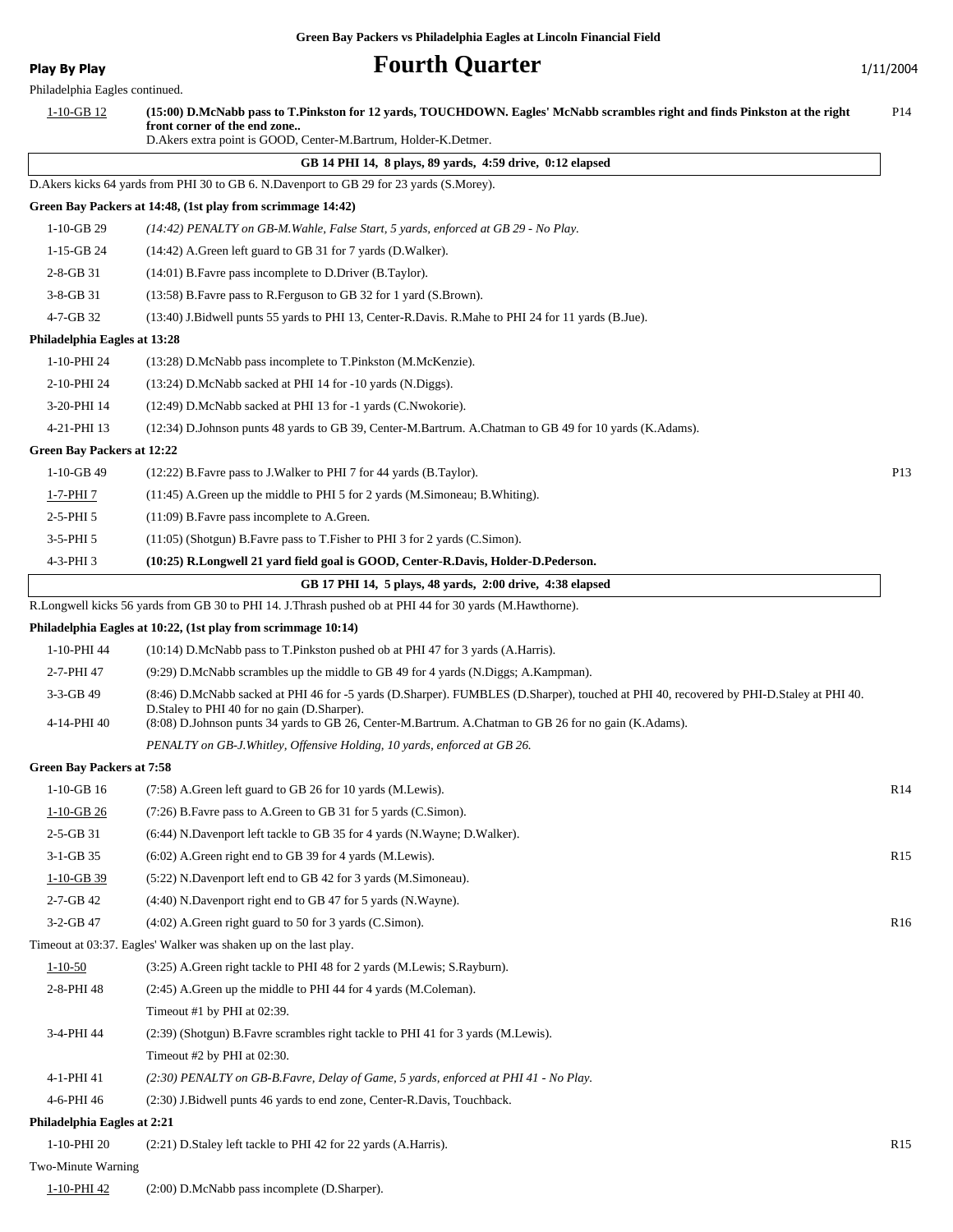| (:22) D.McNabb pass incomplete to T.Pinkston (M.McKenzie).<br>(:17) D.McNabb pass incomplete to J.Thrash (M.McKenzie).<br>Timeout $#2$ by GB at 00:10.<br>(:10) D.Akers 37 yard field goal is GOOD, Center-M.Bartrum, Holder-K.Detmer.<br>GB 17 PHI 17, 12 plays, 61 yards, 1 penalty, 2:16 drive, 14:55 elapsed<br>D. Akers kicks 36 yards from PHI 30 to GB 34. W. Walls to GB 39 for 5 yards. Lateral to N. Davenport to GB 49 for 10 yards (J. Ena). |                                                                                                                                                     |
|----------------------------------------------------------------------------------------------------------------------------------------------------------------------------------------------------------------------------------------------------------------------------------------------------------------------------------------------------------------------------------------------------------------------------------------------------------|-----------------------------------------------------------------------------------------------------------------------------------------------------|
|                                                                                                                                                                                                                                                                                                                                                                                                                                                          |                                                                                                                                                     |
|                                                                                                                                                                                                                                                                                                                                                                                                                                                          |                                                                                                                                                     |
|                                                                                                                                                                                                                                                                                                                                                                                                                                                          |                                                                                                                                                     |
|                                                                                                                                                                                                                                                                                                                                                                                                                                                          |                                                                                                                                                     |
|                                                                                                                                                                                                                                                                                                                                                                                                                                                          |                                                                                                                                                     |
|                                                                                                                                                                                                                                                                                                                                                                                                                                                          |                                                                                                                                                     |
|                                                                                                                                                                                                                                                                                                                                                                                                                                                          | P18                                                                                                                                                 |
| Timeout #3 by PHI at 00:25.                                                                                                                                                                                                                                                                                                                                                                                                                              |                                                                                                                                                     |
| (:34) D.McNabb right end to GB 29 for 3 yards (M.Anderson).                                                                                                                                                                                                                                                                                                                                                                                              |                                                                                                                                                     |
| (:35) D.McNabb spiked the ball to stop the clock.                                                                                                                                                                                                                                                                                                                                                                                                        |                                                                                                                                                     |
| $(2.52)$ D.McNabb pass to F.Mitchell to GB 32 for 9 yards (M.Hawthorne).                                                                                                                                                                                                                                                                                                                                                                                 | P <sub>17</sub>                                                                                                                                     |
| $(.52)$ PENALTY on GB-C.Hunt, Encroachment, 5 yards, enforced at GB 46 - No Play.                                                                                                                                                                                                                                                                                                                                                                        |                                                                                                                                                     |
| (1:12) D.McNabb pass to F.Mitchell to GB 46 for 28 yards (M.Anderson).                                                                                                                                                                                                                                                                                                                                                                                   | P <sub>16</sub>                                                                                                                                     |
| $(1:18)$ D.McNabb pass incomplete to C.Lewis (B.Jue).                                                                                                                                                                                                                                                                                                                                                                                                    |                                                                                                                                                     |
| $(1:57)$ D.McNabb sacked at PHI 26 for -16 yards (B.Jue).                                                                                                                                                                                                                                                                                                                                                                                                |                                                                                                                                                     |
|                                                                                                                                                                                                                                                                                                                                                                                                                                                          | orten bay I achers to I minuteping bagies at Emitom I mancha I iciu<br>(:25) D.McNabb pass to T.Pinkston ran ob at GB 19 for 10 yards (M.McKenzie). |

| <b>Score</b> |      |   |      |            | 3 Down                                                               | 4 Down     |
|--------------|------|---|------|------------|----------------------------------------------------------------------|------------|
|              |      |   |      |            | 2/5                                                                  | 0/0        |
|              | 5:58 |   |      |            | 1/4                                                                  |            |
|              |      | . | Poss | 1100 DOMIN | $R$ $P$ $X$ $T$<br>$9:02 \quad 3 \quad 1 \quad 0 \quad 4$<br>1 4 0 5 | Linuvirius |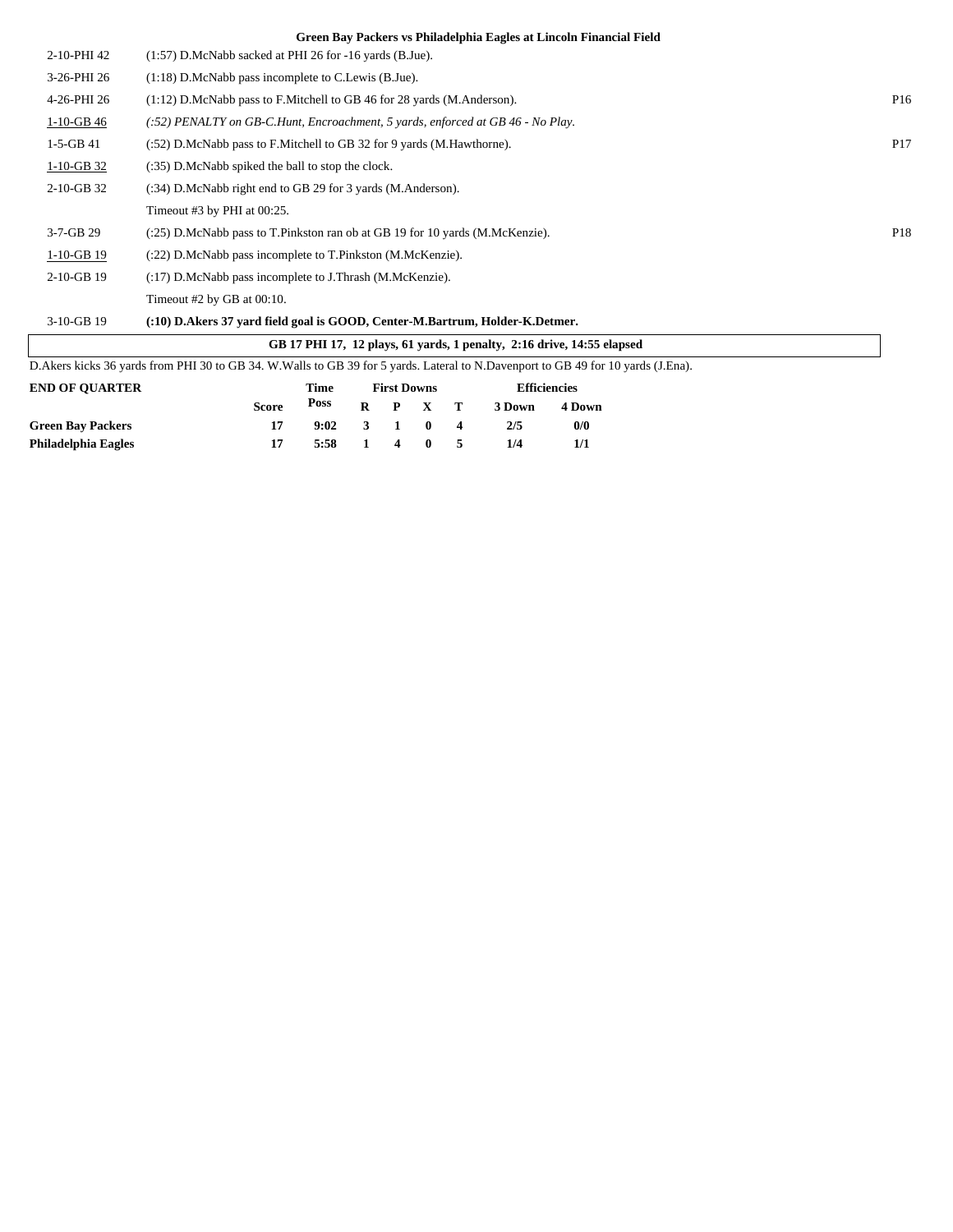|  | Green Bay Packers vs Philadelphia Eagles at Lincoln Financial Field |  |  |  |  |  |
|--|---------------------------------------------------------------------|--|--|--|--|--|
|  |                                                                     |  |  |  |  |  |
|  |                                                                     |  |  |  |  |  |

### Play By Play **COVERTIME** 21/11/2004

PHI wins toss, elects to Receive, and GB elects to defend the South goal.

R.Longwell kicks 64 yards from GB 30 to PHI 6. J.Thrash to PHI 28 for 22 yards (T.Fisher).

**Philadelphia Eagles at 15:00, (1st play from scrimmage 14:53)**

- 1-10-PHI 28 (14:53) D.McNabb sacked at PHI 23 for -5 yards (A.Kampman).
- 2-15-PHI 23 (14:20) D.McNabb up the middle to PHI 24 for 1 yard (K.Gbaja-Biamila).
- 3-14-PHI 24 (13:31) D.McNabb pass incomplete to J.Thrash (M.McKenzie).
- 4-14-PHI 24 (13:26) D.Johnson punts 49 yards to GB 27, Center-M.Bartrum. A.Chatman to GB 42 for 15 yards (D.Johnson).

*PENALTY on GB-T.Fisher, Offensive Holding, 10 yards, enforced at GB 42.*

#### **Green Bay Packers at 13:12**

1-10-GB 32 (13:12) B.Favre pass intended for J.Walker INTERCEPTED by B.Dawkins at PHI 31. B.Dawkins to GB 34 for 35 yards (A.Green).

#### **Philadelphia Eagles at 12:57**

| (12:57) C.Buckhalter right guard to GB 30 for 4 yards (N.Diggs).<br>1-10-GB 34 |
|--------------------------------------------------------------------------------|
|--------------------------------------------------------------------------------|

2-6-GB 30 (12:20) D.McNabb pass to T.Pinkston to GB 22 for 8 yards (D.Sharper). P19

#### Timeout at 12:03. Packers' McKenzie is apparently injured on the last play.

| 1-10-GB 22   | (11:49) C.Buckhalter right tackle to GB 25 for -3 yards (G.Jackson).              |
|--------------|-----------------------------------------------------------------------------------|
| $2-13-GB$ 25 | $(11:11)$ D. Staley left end to GB 14 for 11 yards (K. Gbaja-Biamila; A. Harris). |
|              | Timeout #1 by PHI at $10:27$ .                                                    |
| $3-2-GB$ 14  | (10:27) D.McNabb up the middle to GB 13 for 1 yard (N.Diggs).                     |
|              | Timeout #1 by GB at $10:18$ .                                                     |

### 4-1-GB 13 **(10:18) D.Akers 31 yard field goal is GOOD, Center-M.Bartrum, Holder-K.Detmer.**

| GB 17 PHI 20, 6 plays, 21 yards, 2:45 drive, 4:48 elapsed |              |      |                    |         |       |          |                     |        |  |
|-----------------------------------------------------------|--------------|------|--------------------|---------|-------|----------|---------------------|--------|--|
| <b>END OF OUARTER</b>                                     |              | Time | <b>First Downs</b> |         |       |          | <b>Efficiencies</b> |        |  |
|                                                           | <b>Score</b> | Poss |                    | $R$ $P$ | $X$ T |          | 3 Down              | 4 Down |  |
| <b>Green Bay Packers</b>                                  |              | 0:15 | $\mathbf{0}$       |         |       | $\bf{0}$ | 0/0                 | 0/0    |  |
| Philadelphia Eagles                                       | 20           | 4:33 |                    |         |       |          | 0/2                 | 0/0    |  |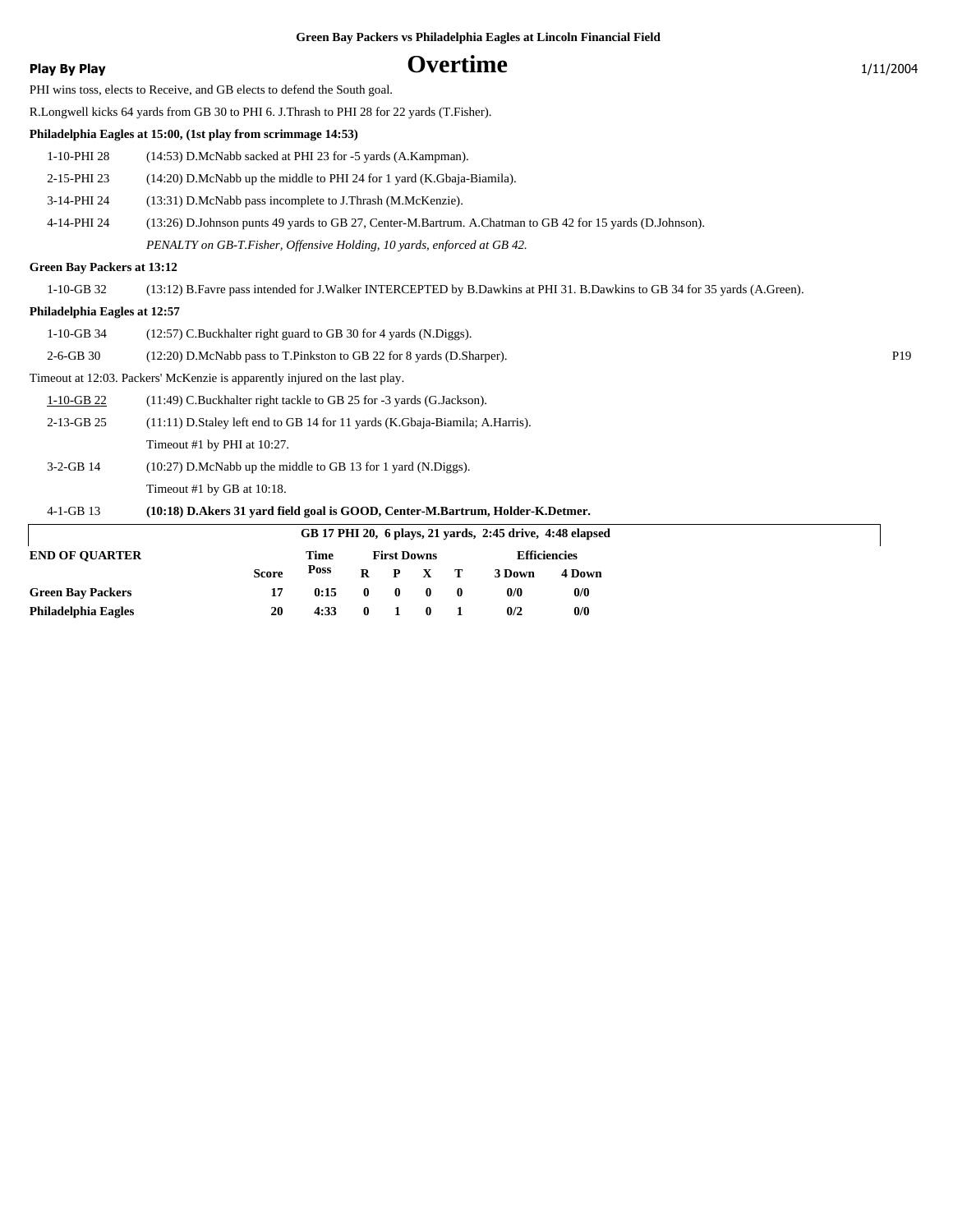### **Miscellaneous Statistics Report**

**Green Bay Packers vs Philadelphia Eagles 1/11/2004 at Lincoln Financial Field**

### **Ten Longest Plays for Green Bay Packers**

| Yards | 0tr | <b>Play Start</b>     | <b>Play Description</b>                                                        |
|-------|-----|-----------------------|--------------------------------------------------------------------------------|
| 44    | 4   | 1-10-GB 49            | (12:22) B. Favre pass to J. Walker to PHI 7 for 44 yards (B. Taylor).          |
| 40    | 1.  | 1-10-PHI 40           | (7:41) B. Favre pass to R. Ferguson for 40 yards, TOUCHDOWN.                   |
| 33    |     | 2 3-1-PHI 37          | (3:43) A.Green left tackle to PHI 4 for 33 yards (B.Dawkins).                  |
| 26    | 1.  | 1-10-GB 39            | (3:51) A.Green right tackle pushed ob at PHI 35 for 26 yards (B.Dawkins).      |
| 19    |     | 2 3-7-GB 35           | (5:41) (Shotgun) B. Favre pass to D. Driver to PHI 46 for 19 yards (S. Brown). |
| 17    |     | 3-4-PHI 17            | (1:28) B. Favre pass to R. Ferguson for 17 yards, TOUCHDOWN.                   |
| 13    |     | $3 - 3 - 1 - GB - 42$ | (13:59) A.Green right end to PHI 45 for 13 yards (B.Dawkins).                  |
| 12    |     | 1-10-PHI 35           | (3:22) N.Davenport up the middle to PHI 23 for 12 yards (B.Dawkins).           |
| 11    |     | 3-5-GB 28             | (4:28) B. Favre pass to T. Fisher to GB 39 for 11 yards (B. Taylor).           |
| 10    | 4   | $1 - 10 - GB$ 16      | (7:58) A.Green left quard to GB 26 for 10 yards (M.Lewis).                     |
|       |     |                       |                                                                                |

#### **Ten Longest Plays for Philadelphia Eagles**

| Yards | <b>Otr</b> | <b>Play Start</b>          | <b>Play Description</b>                                                           |
|-------|------------|----------------------------|-----------------------------------------------------------------------------------|
| 45    |            | 2 2-2-PHI 48               | (6:55) D.McNabb pass to T.Pinkston pushed ob at GB 7 for 45 yards (M.Anderson).   |
| 41    |            | 1 1-10-PHI 44              | (7:28) D.McNabb scrambles up the middle ran ob at GB 15 for 41 yards (D.Sharper). |
| 28    |            | 4 4-26-PHI 26              | $(1:12)$ D.McNabb pass to F.Mitchell to GB 46 for 28 yards (M.Anderson).          |
| 24    |            | $3\quad 2 - 8 - GB \; 36$  | (:11) D.McNabb scrambles up the middle to GB 12 for 24 yards (H.Navies).          |
| 23    |            | 3 2-20-PHI 14              | (3:35) D.McNabb pass to L.Smith to PHI 37 for 23 yards (D.Sharper).               |
| 22    |            | 4 1-10-PHI 20              | (2:21) D. Staley left tackle to PHI 42 for 22 yards (A. Harris).                  |
| 15    |            | 3 1-10-PHI 47              | (2:08) D.McNabb pass to D.Staley to GB 38 for 15 yards (M.Anderson; C.Nwokorie).  |
| 13    |            | 3 1-10-PHI 11              | (4:47) D.McNabb scrambles right tackle to PHI 24 for 13 yards (D.Sharper).        |
| 12    |            | 2 1-10-PHI 13              | (1:02) D.McNabb up the middle ran ob at PHI 25 for 12 yards (B.Jue).              |
| 12    |            | $3 \quad 1 - 20 - GB - 48$ | (:58) D.McNabb pass to C.Lewis to GB 36 for 12 yards (D.Sharper).                 |

|                | <b>Touchdown Scoring Information</b> | Offense | <b>Defense</b> Special Teams |
|----------------|--------------------------------------|---------|------------------------------|
| <b>VISITOR</b> | Green Bay Packers                    |         |                              |
| <b>HOME</b>    | Philadelphia Eagles                  |         |                              |

### **Player Scoring Information**

|      | Club Player |              | TD Rush<br>TD | TD             |   | Rec KO TD Punt Int TD<br>TD |   | TD          | Fum Misc<br>TD           | FG             | <b>XP</b>      | Rush         | Rec |                         | 2Pt 2Pt Sfty Points |
|------|-------------|--------------|---------------|----------------|---|-----------------------------|---|-------------|--------------------------|----------------|----------------|--------------|-----|-------------------------|---------------------|
| GB   | R.Ferguson  | 0            | $\mathbf{0}$  | $\overline{2}$ | 0 | $\mathbf{0}$                | 0 | $\mathbf 0$ | 0                        | 0              | 0              | $\mathbf{0}$ | 0   | 0                       | 12                  |
| GB   | R.Longwell  | $\mathbf{0}$ | $\mathbf{0}$  | $\overline{0}$ | 0 | $\mathbf 0$                 | 0 | 0           | $\overline{\phantom{0}}$ | $\overline{1}$ | $\overline{2}$ | $\mathbf{0}$ | 0   | $\overline{\mathbf{0}}$ | -5                  |
| PHI  | D.Akers     | $\Omega$     | $\mathbf{0}$  | $\overline{0}$ | 0 | $\mathbf 0$                 | 0 | - 0         | $\mathbf{0}$             | $\overline{2}$ | $\overline{2}$ | $\mathbf{0}$ | 0   | $\mathbf{0}$            | - 8                 |
| PHI  | T.Pinkston  | $\Omega$     | $\mathbf{0}$  |                | 0 | $\mathbf 0$                 | 0 | 0           | $\mathbf 0$              | 0              | $\mathbf 0$    | $\mathbf{0}$ | 0   | $\overline{\mathbf{0}}$ | -6                  |
| PHI. | D.Staley    | 0            |               |                | 0 | $\mathbf{0}$                | 0 | 0           | 0                        | 0              | 0              | 0            | 0   | - 0                     | 6                   |

| <b>Possession Detail</b>    | <b>First Half</b> |       | <b>Second Half</b> |       | Game    |       |  |
|-----------------------------|-------------------|-------|--------------------|-------|---------|-------|--|
|                             | Visitor           | Home  | <b>Visitor</b>     | Home  | Visitor | Home  |  |
| Largest Lead                | 14                | 0     |                    |       | 14      |       |  |
| Drives Leading              | 4                 | 0     |                    | 0     |         | 0     |  |
| Time of Possession Leading  | 11:52             | 0:00  | 12:42              | 0:00  | 24:34   | 0:00  |  |
| Largest Deficit             | 0                 | $-14$ | -3                 | -3    | -3      | $-14$ |  |
| Drives Trailing             |                   | 4     | 0                  | 4     | 0       | 8     |  |
| Time of Possession Trailing | 0:00              | 10:49 | 0:00               | 12:47 | 0:00    | 23:36 |  |
| Times Score Tied Up         |                   | 0     |                    |       |         |       |  |
| Lead Changes                |                   |       |                    |       |         |       |  |